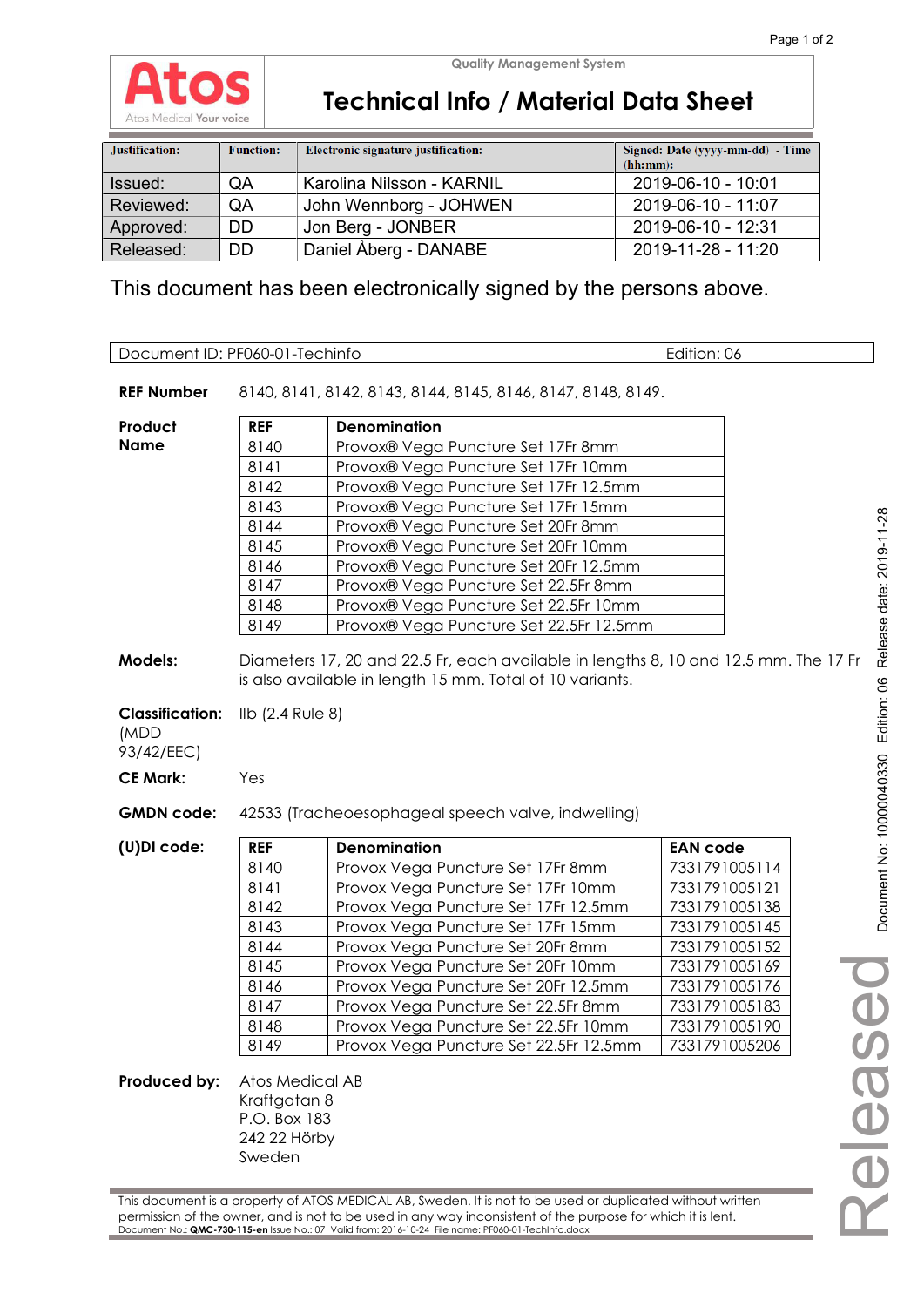

# **Technical Info / Material Data Sheet**

- **Intended Use:** The Provox Vega Puncture Set is intended for creation of a tracheoesophageal puncture for placement of a preloaded Provox Vega voice prosthesis as the time of the puncture.
- **Description:** The Provox Vega Puncture Set is a device for creating a primary or secondary TE puncture, with subsequent dilatation of that puncture to a width that facilitates placement of the included Provox Vega voice prosthesis. The Provox Vega voice prosthesis is preloaded in the Puncture Dilator, which is part of the device.

The Provox Vega Puncture Set is intended for single use only.

The product also includes 1 pc Provox Brush, 1 pc Instructions for use Provox Vega Puncture Set, 1 pc Illustrations Vega Puncture Set, 1 pc Provox Vega Patient's Manual and 1 pc Instructions for Use Provox Brush.

**Sterilization:** EO-sterilization.

- **Raw material:** Prosthesis: Silicone and Polyvinylidene fluoride (PVDF). Insertion system: Methyl Methacrylate Acrylonitrile Butadiene Styrene (MABS), stainless steel, thermoplastic styrene-ethylene/butylene-styrene (TPS-SEBS), Polypropylene (PP) and Polyvinylidene fluoride (PVDF). Brush: Stainless steel, Polyamide (PA), Polypropylene (PP) with blue masterbatch.
- **Latex information:**  Not manufactured with natural rubber latex.
- **Biological origin:**  The device is not manufactured with any materials derived from human or animal source (MEDDEV 2.4/1 rev. 9 Rule 17).
- **Handling and**  Keep dry and away from sunlight. Temperature limit 2 - 42°C.
- **Waste handling and disposal:**  Waste handling and disposal should be carried out in agreement with medical practice and applicable national laws and legislations. Used product may be a potential biohazard.

**Hazardous components:**  None

**storage:** 

**Expiration date:**  5 years after manufacturing.

**Packaging:** The Provox Vega Puncture Set is packed in a PETG blister package with a spun-bounded polyethylene top film. The blister package is packed in a sterile bag. The outer package is a cardboard box. The instructions for use – Provox Vega Puncture Set, Provox Vega Patient's Manual and Provox Brush Instructions for Use are accompanying documents.

Releasedga e

This document is a property of ATOS MEDICAL AB, Sweden. It is not to be used or duplicated without written permission of the owner, and is not to be used in any way inconsistent of the purpose for which it is lent. Document No.: **QMC-730-115-en** Issue No.: 07 Valid from: 2016-10-24 File name: PF060-01-TechInfo.docx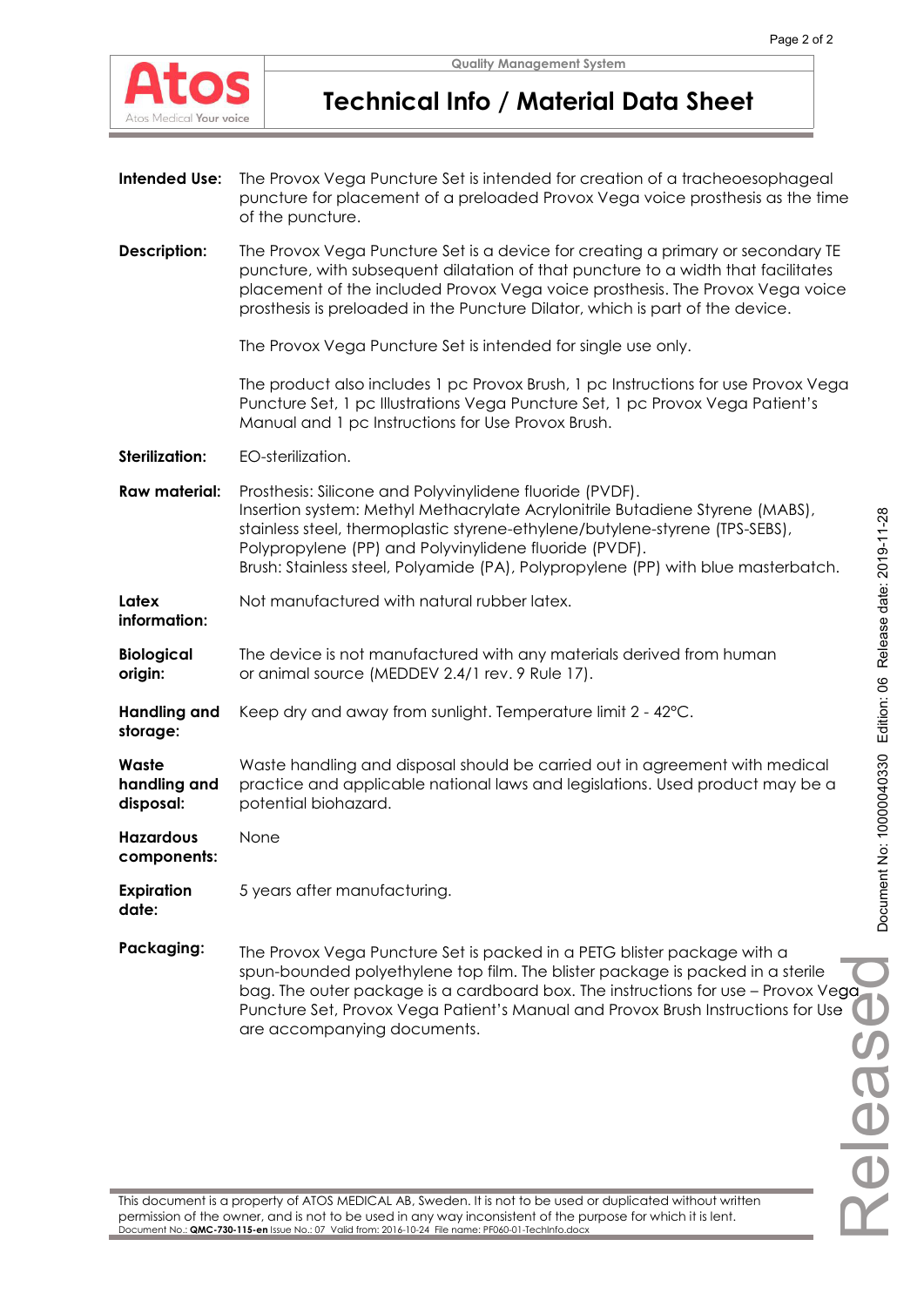

| Justification: | <b>Function:</b> | Electronic signature justification: | Signed: Date (yyyy-mm-dd) - Time<br>(hh:mm): |
|----------------|------------------|-------------------------------------|----------------------------------------------|
| Issued:        | DD               | Daniel Åberg - DANABE               | 2021-12-03 - 16:02                           |
| Reviewed:      | QA               | Karolina Nilsson - KARNIL           | 2021-12-03 - 16:43                           |
| Approved:      | DD               | Jon Berg - JONBER                   | 2021-12-03 - 16:47                           |
| Released:      | DD               | Daniel Åberg - DANABE               | 2021-12-17 - 09:19                           |

This document has been electronically signed by the persons above.



## **Product description:**

An electrolarynx is a battery-powered artificial larynx that is externally applied on undamaged skin and intended for use in the absence of the larynx or the inability to use the larynx to produce sound.

Atos Medical AB Kraftgatan 8

SE-242 35 Hörby, Sweden Tel: +46 (0) 415 198 00

Web Site: www.atosmedical.com E-mail: info@atosmedical.com

Org.nr 556268-7607 VAT no. SE556268760701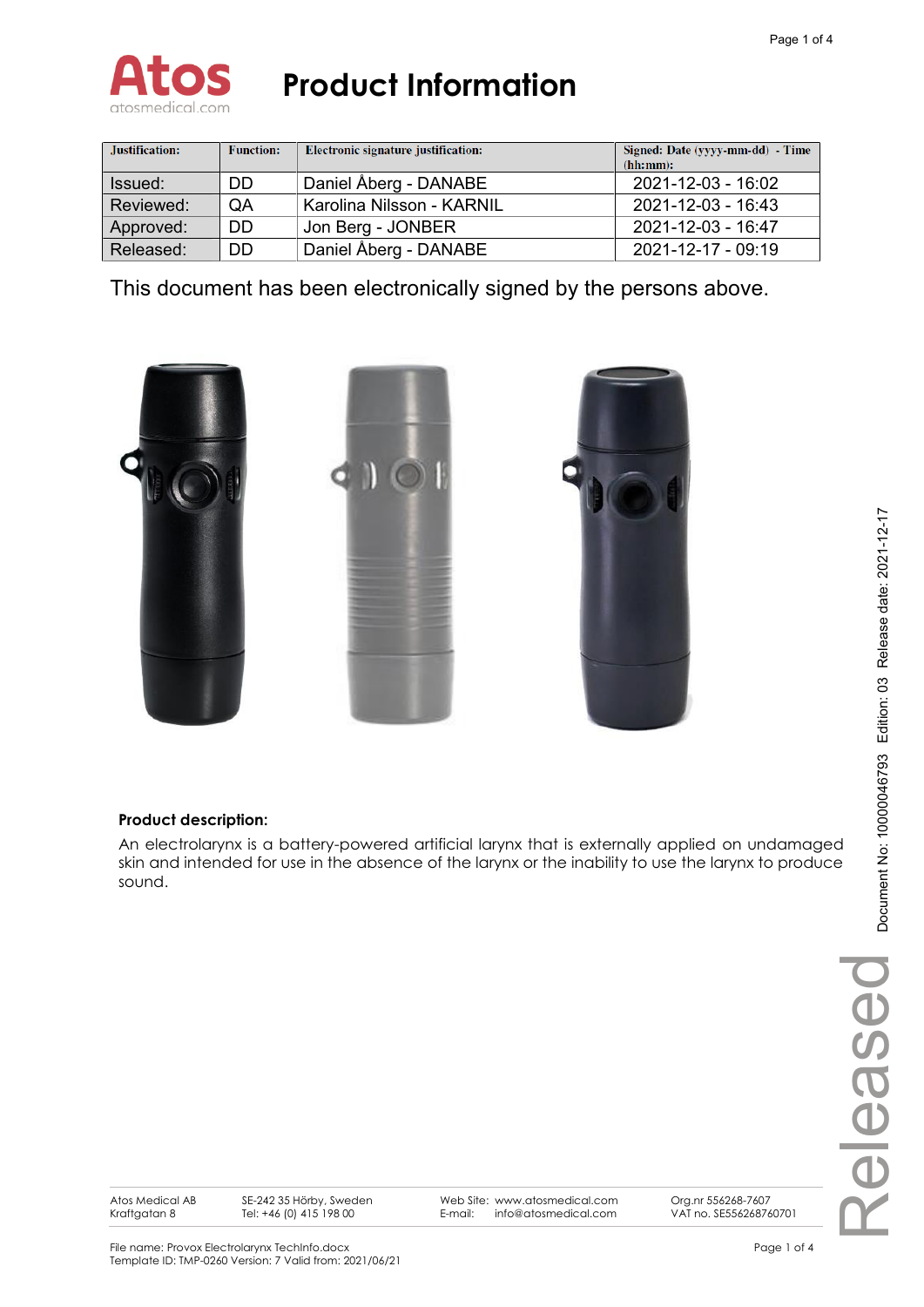

| <b>Document ID:</b>                     | PF121-01-TechInfo                                                                                                                                                                                                                                                                                                                                                                                                                                                                                                                                                                                                                                                          | Edition: 03 |                          |
|-----------------------------------------|----------------------------------------------------------------------------------------------------------------------------------------------------------------------------------------------------------------------------------------------------------------------------------------------------------------------------------------------------------------------------------------------------------------------------------------------------------------------------------------------------------------------------------------------------------------------------------------------------------------------------------------------------------------------------|-------------|--------------------------|
| <b>Manufacturer:</b>                    | Atos Medical AB<br>Kraftgatan 8<br>SE-242 35 Hörby, Sweden                                                                                                                                                                                                                                                                                                                                                                                                                                                                                                                                                                                                                 |             |                          |
| <b>Classification: (EU)</b><br>2017/745 | Class 1, Rules 5 & 13                                                                                                                                                                                                                                                                                                                                                                                                                                                                                                                                                                                                                                                      |             |                          |
| <b>Intended Use:</b>                    | An electrolarynx is a battery-powered artificial larynx that is externally<br>applied and intended for use in the absence of the ability to use the larynx<br>to produce sound. When held against the skin in the area of the voicebox,<br>or by insertion of a tube in the oral cavity (with an oral adapter), the device<br>generates mechanical vibrations which resonate in the oral and nasal<br>cavities and can be modulated by the tongue and lips in a normal<br>manner, thereby allowing the production of speech.                                                                                                                                               |             |                          |
| Use specifications:                     | Intended medical indication:<br>Voice rehabilitation for patients without the ability to use the larynx to<br>produce sound                                                                                                                                                                                                                                                                                                                                                                                                                                                                                                                                                |             |                          |
|                                         | Intended patient population:                                                                                                                                                                                                                                                                                                                                                                                                                                                                                                                                                                                                                                               |             |                          |
|                                         | Male and female of any age.                                                                                                                                                                                                                                                                                                                                                                                                                                                                                                                                                                                                                                                |             | Release date: 2021-12-17 |
|                                         | Cognitive ability, by a clinician judged as sufficient.                                                                                                                                                                                                                                                                                                                                                                                                                                                                                                                                                                                                                    |             |                          |
|                                         | Manual dexterity, by a clinician judged as sufficient.                                                                                                                                                                                                                                                                                                                                                                                                                                                                                                                                                                                                                     |             |                          |
|                                         | Intended usage:                                                                                                                                                                                                                                                                                                                                                                                                                                                                                                                                                                                                                                                            |             |                          |
|                                         | Multiple use and for demonstration use. Available over-the-counter.                                                                                                                                                                                                                                                                                                                                                                                                                                                                                                                                                                                                        |             |                          |
|                                         | Intended user profile:                                                                                                                                                                                                                                                                                                                                                                                                                                                                                                                                                                                                                                                     |             |                          |
|                                         | The device is supposed to be handled by the patient but is also handled by<br>physicians, trained nurses, SLPs, clinicians and caregivers.                                                                                                                                                                                                                                                                                                                                                                                                                                                                                                                                 |             | Edition: 03              |
|                                         | Intended conditions of use;                                                                                                                                                                                                                                                                                                                                                                                                                                                                                                                                                                                                                                                |             |                          |
|                                         | Environment: Home, indoor and outdoor use (for optimal battery life within<br>temperature 5°C to 25°C; 15% to 93% relative humidity).                                                                                                                                                                                                                                                                                                                                                                                                                                                                                                                                      |             | 000046793                |
|                                         | Outpatient clinic use. Hospital use.                                                                                                                                                                                                                                                                                                                                                                                                                                                                                                                                                                                                                                       |             |                          |
|                                         | Frequency of use: Daily use or upon need.                                                                                                                                                                                                                                                                                                                                                                                                                                                                                                                                                                                                                                  |             |                          |
| <b>Contraindications:</b>               | The device should only be used in accordance with the Instructions for Use.<br>Users without the physical, cognitive, or mental ability required to operate<br>the device themselves, should not use the device independently and<br>should only use it if they are under sufficient supervision of a clinician or a<br>trained caregiver. The device should not be directly applied over frail neck<br>tissue with weak blood vessels. This can cause tissue damage or bleeding.<br>Patients with this condition should only use the device when they have<br>been specifically instructed by their clinician about how to use the device<br>and where to safely apply it |             | Document No: 10<br>OSSO  |
| <b>CE Mark:</b>                         | Yes. Devices are CE-marked.                                                                                                                                                                                                                                                                                                                                                                                                                                                                                                                                                                                                                                                |             |                          |
| <b>GMDN</b> code:                       | 34857 Artificial larynx                                                                                                                                                                                                                                                                                                                                                                                                                                                                                                                                                                                                                                                    |             | $\frac{1}{\theta}$       |
| <b>Sterilization:</b>                   | Non-sterile                                                                                                                                                                                                                                                                                                                                                                                                                                                                                                                                                                                                                                                                |             |                          |
|                                         |                                                                                                                                                                                                                                                                                                                                                                                                                                                                                                                                                                                                                                                                            |             |                          |
|                                         |                                                                                                                                                                                                                                                                                                                                                                                                                                                                                                                                                                                                                                                                            |             |                          |
|                                         |                                                                                                                                                                                                                                                                                                                                                                                                                                                                                                                                                                                                                                                                            |             |                          |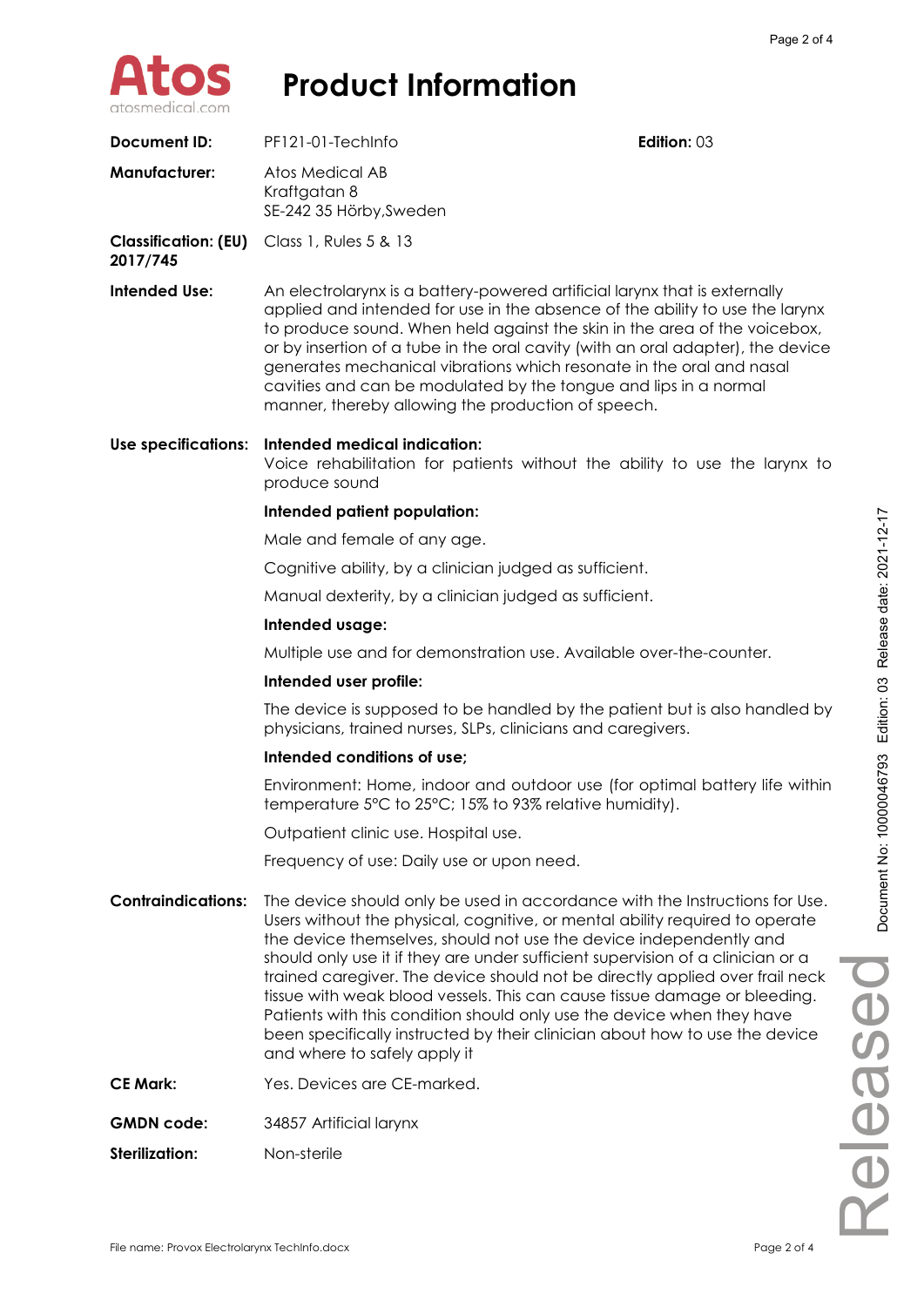

| Raw material:                          | Acrylonitrile butadiene styrene, Polycarbonate and Aluminium                                                                                                                                                                                                                                                                                               |
|----------------------------------------|------------------------------------------------------------------------------------------------------------------------------------------------------------------------------------------------------------------------------------------------------------------------------------------------------------------------------------------------------------|
| Latex information:                     | Not manufactured with natural rubber latex                                                                                                                                                                                                                                                                                                                 |
| <b>Biological origin:</b>              | The device is not manufactured with materials derived from human or<br>animal source.                                                                                                                                                                                                                                                                      |
| <b>Handling and</b><br>storage:        | To maintain optimal battery life, maintain the following environmental<br>conditions: -20 $\degree$ C to +25 $\degree$ C; 0% to 45% relative humidity                                                                                                                                                                                                      |
| <b>Waste handling</b><br>and disposal: | Waste handling and disposal should be carried out in agreement with<br>medical practice and applicable national laws and legislations. Used<br>product may be a potential biohazard.                                                                                                                                                                       |
| <b>Hazardous</b><br>components:        | Electrolarynx devices contain a magnet that may interfere with<br>pacemakers or other implantable devices. Consult with your physician<br>before use. Maintain a minimum distance of 6"/16cm between your<br>electrolarynx and any implanted devices. If interference between the<br>devices is suspected, discontinue use and consult with your physician |
| <b>Expiration date:</b>                | Expected service life 1-5 years depending on use frequency and care<br>taken to prevent wear and damage.                                                                                                                                                                                                                                                   |
| Packaging:                             | One Electrolarynx, Lanyard, Sound head, Oral Adaptor, Oral Tube Varity<br>Pack and a Power cord are packed in a cardboard box.                                                                                                                                                                                                                             |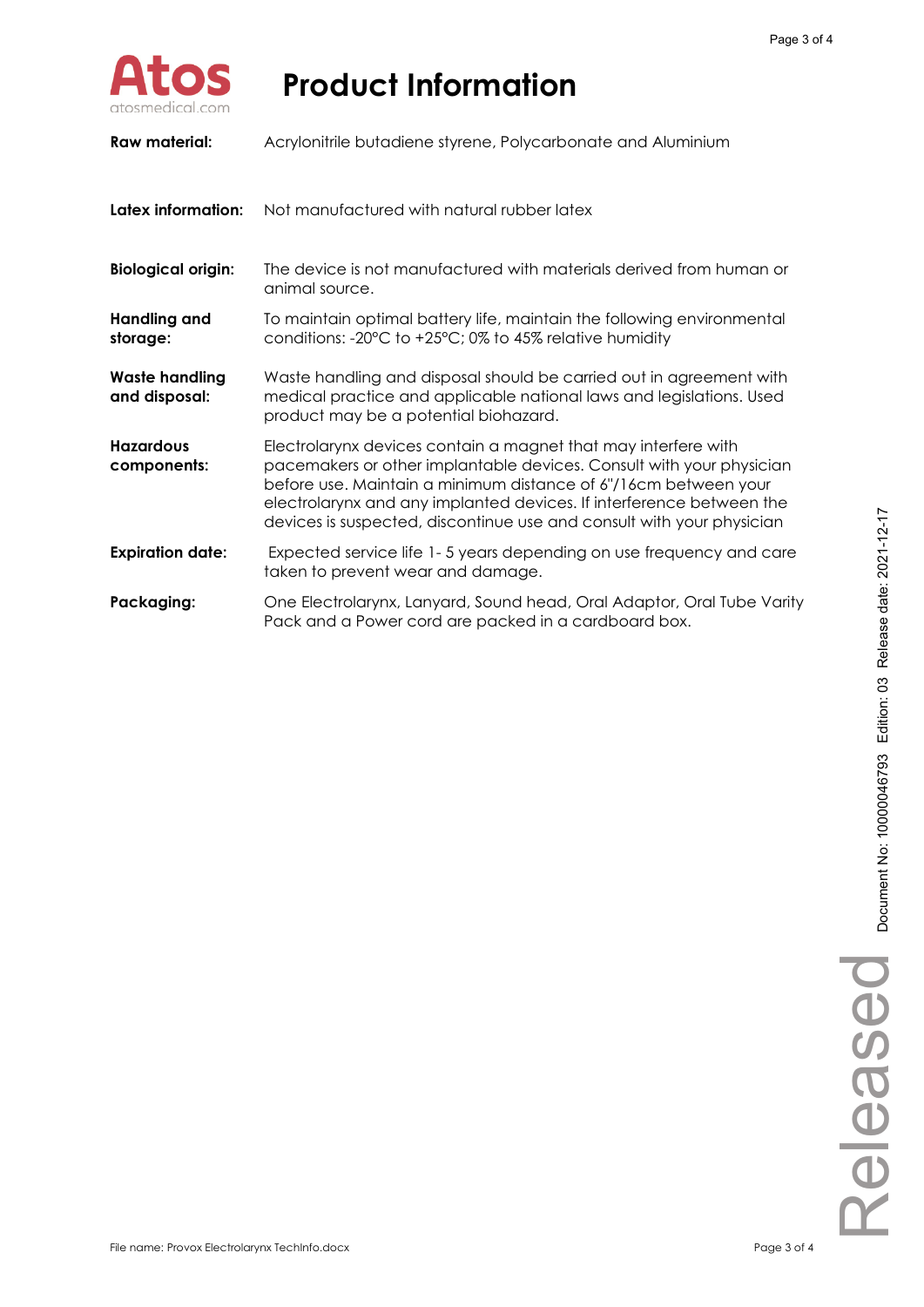

#### **Devices under Basic UDI-DI: 7331791-ELX-0-A00-0001-VJ**

| <b>REF</b> | <b>Name</b>              | UDI-DI        |
|------------|--------------------------|---------------|
| 7438       | ' Provox SolaTone Plus I | 7331791015823 |
| 7439       | ' Provox TruTone Emote   | 7331791015830 |
| 7444       | Provox TruTone Plus      | 7331791015571 |

### **Atos Medical AB compatible products:**

| <b>Dermann</b><br>kange | <b>BASIC UDI-DI</b>      |
|-------------------------|--------------------------|
| None                    | $\overline{\phantom{0}}$ |
|                         |                          |

Released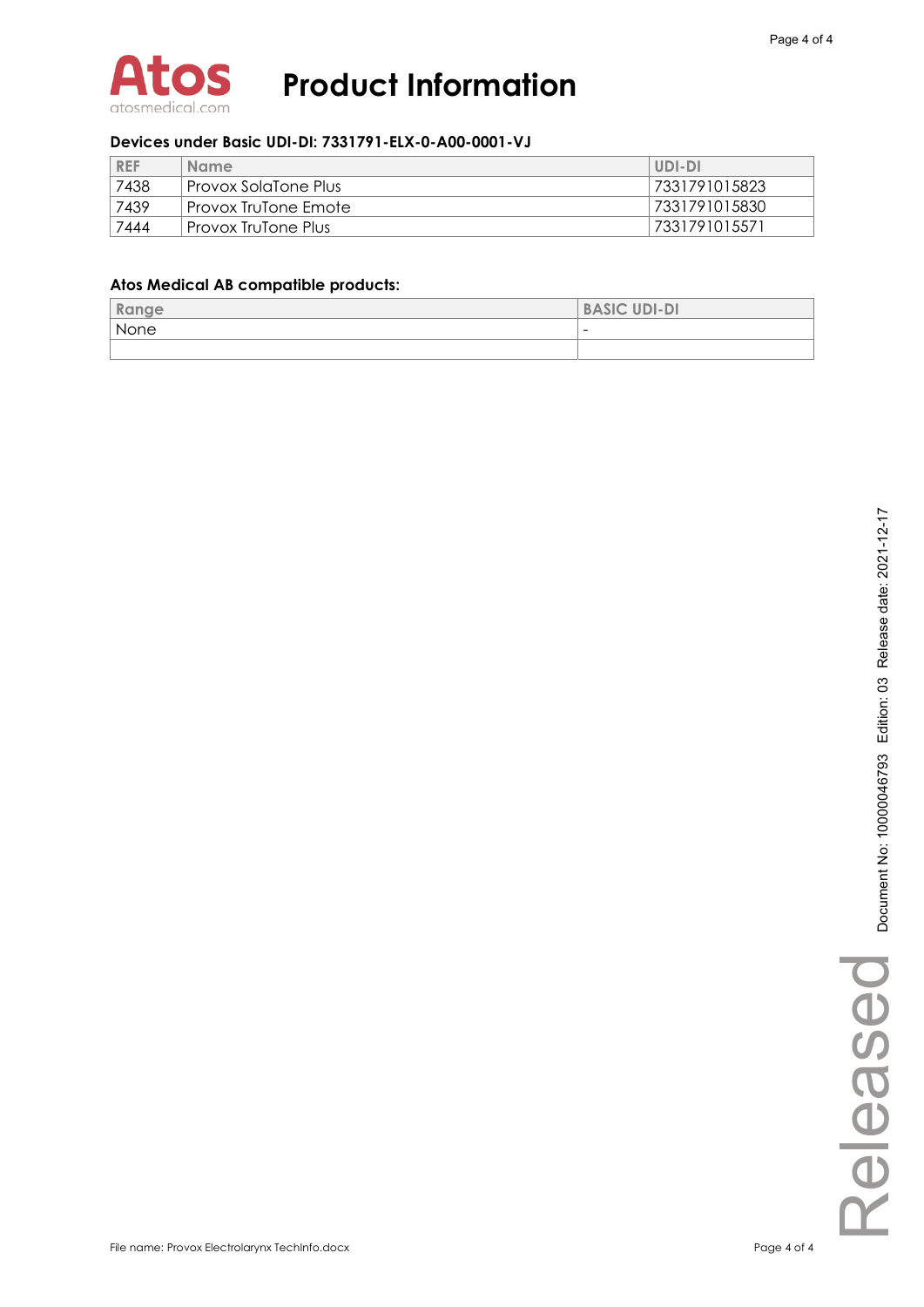| Justification: | <b>Function:</b> | Electronic signature justification: | Signed: Date (yyyy-mm-dd) - Time<br>(hh:mm): |
|----------------|------------------|-------------------------------------|----------------------------------------------|
| Issued:        | QA               | Sara Dahl - X-SARDAH                | 2021-03-01 - 11:23                           |
| Reviewed:      | QA               | John Wennborg - JOHWEN              | 2021-03-01 - 12:11                           |
| Approved:      | DD               | Jon Berg - JONBER                   | 2021-03-01 - 12:37                           |
| Released:      | QA               | Sara Dahl - X-SARDAH                | 2021-03-01 - 13:11                           |

This document has been electronically signed by the persons above.

Released

Released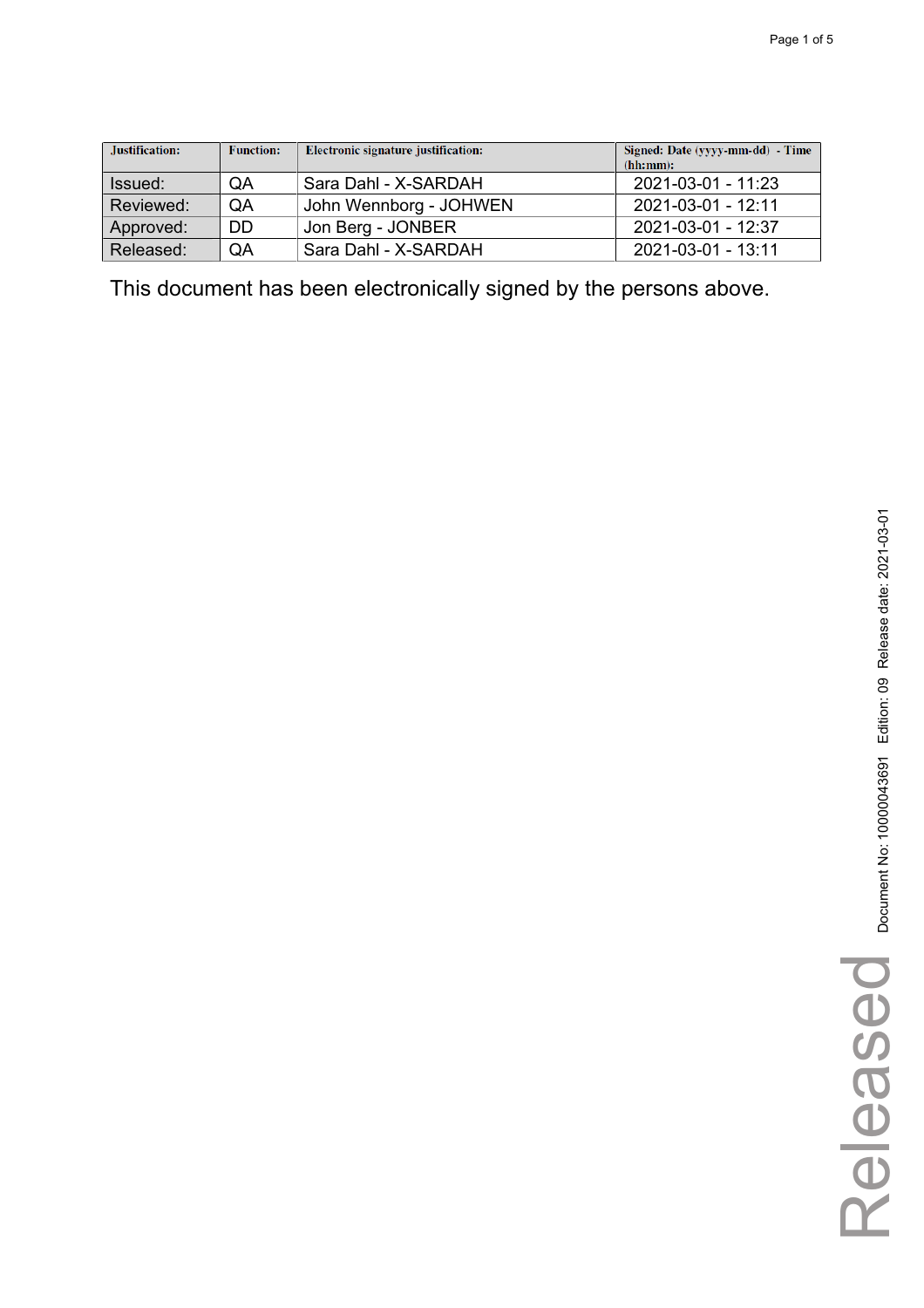

## **Provox ActiValve®**



#### **Product description:**

The Provox ActiValve voice prosthesis has a one-way valve and two retention flanges. A rigid blue ring sits inside the prosthesis, adding stability and providing an even sealing surface for the valve flap. The blue ring and valve flap can be seen on X-ray. Magnets in the ring and valve flap determine the force needed to open the valve (the magnets are not adjustable). Provox ActiValve comes in different opening forces.

Atos Medical AB Kraftgatan 8

SE-242 35 Hörby, Sweden Tel: +46 (0) 415 198 00

Web Site: www.atosmedical.com E-mail: info@atosmedical.com

VAT no. SE556268760701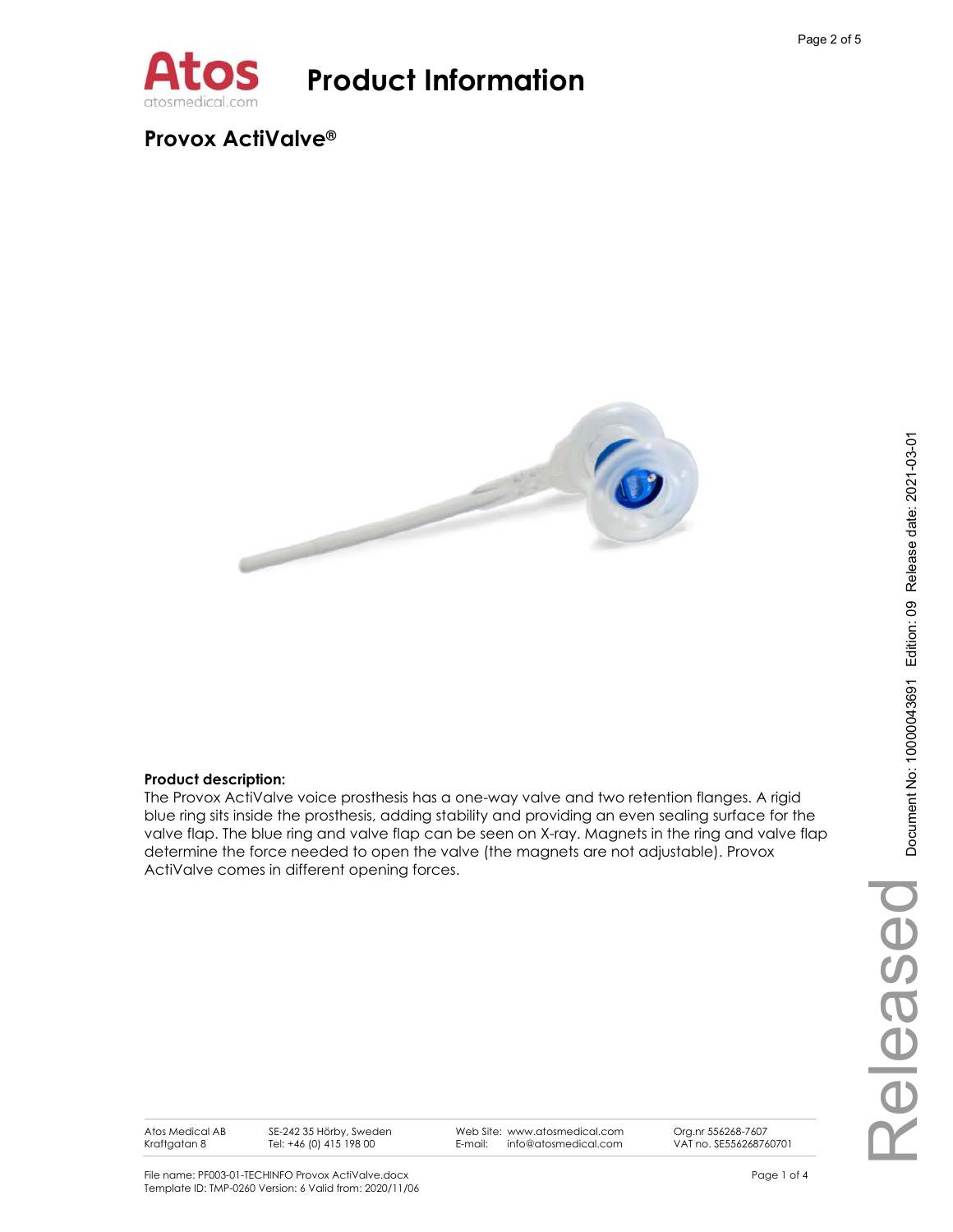

| <b>Document ID:</b>                     | PF003-01-TechInfo                                                                                                                                                                                                                                                                                                                                                                                                                                                                                                                                                                                                                                                                                                                                                                                                                                                                                                                                                                                                                                                                                                                           | Edition: | 09 |
|-----------------------------------------|---------------------------------------------------------------------------------------------------------------------------------------------------------------------------------------------------------------------------------------------------------------------------------------------------------------------------------------------------------------------------------------------------------------------------------------------------------------------------------------------------------------------------------------------------------------------------------------------------------------------------------------------------------------------------------------------------------------------------------------------------------------------------------------------------------------------------------------------------------------------------------------------------------------------------------------------------------------------------------------------------------------------------------------------------------------------------------------------------------------------------------------------|----------|----|
| <b>Manufacturer:</b>                    | Atos Medical AB<br>Kraftgatan 8<br>SE-242 35 Hörby, Sweden                                                                                                                                                                                                                                                                                                                                                                                                                                                                                                                                                                                                                                                                                                                                                                                                                                                                                                                                                                                                                                                                                  |          |    |
| <b>Classification: (EU)</b><br>2017/745 | Class IIb (2.1 Rule 5)                                                                                                                                                                                                                                                                                                                                                                                                                                                                                                                                                                                                                                                                                                                                                                                                                                                                                                                                                                                                                                                                                                                      |          |    |
| <b>Intended Use:</b>                    | Provox ActiValve is an unsterile indwelling voice prosthesis intended for<br>anterograde insertion in a healed puncture for voice rehabilitation after<br>total laryngectomy. The device is intended for patients who are<br>experiencing early leakage with previous voice prostheses (device life less<br>than 4-8 weeks). The device reduces the need for frequent replacements in<br>a majority of users, but not in all.                                                                                                                                                                                                                                                                                                                                                                                                                                                                                                                                                                                                                                                                                                               |          |    |
| <b>Use specifications:</b>              | - Intended medical indication (i.e. indications for use; conditions or diseases<br>to be treated):<br>Intended for anterograde insertion in a healed puncture for voice<br>rehabilitation after total laryngectomy.<br>- Intended patient population (e.g. age, health, condition):<br>Age: Any age<br>Gender: Male and female with a bias towards males<br>Weight: Representative of overall human population<br>Health and condition: Medium to poor. Post-operative adverse effects,<br>post (chemo)-radiation therapy adverse effects, common history of alcohol                                                                                                                                                                                                                                                                                                                                                                                                                                                                                                                                                                        |          |    |
|                                         | and tobacco abuse.<br>- Intended usage:<br>Non-reusable single use device inserted at hospital/clinic after prescription.<br>- Intended part of the body/type of tissue applied to or interacted with:<br>Primary interaction (short and long term): Tracheoesophageal wall,<br>tracheoesophageal puncture<br>Secondary interaction (transient): Trachea, esophagus, pharynx, skin.<br>- Intended user profile (e.g. patient, nurse, physician, surgeon):<br>(Insertion of the Provox ActiValve) Typically an SLP or other clinical<br>professional experienced in voice prosthesis maintenance.<br>(Subject user of Provox ActiValve) Male or female that have been subject<br>for partial or total laryngectomy (surgical removal of the voice box) due<br>to malignious cancer, neck trauma or other indication where the patient is<br>deemed eligible, by the surgeon or clinical professional, for<br>tracheoesophageal voice rehabilitation. Within this general subject group,<br>the typical Provox ActiValve user may experience discomfort from early<br>leakage (short device life) due to biofilm growth and/or underpressure. |          |    |

Released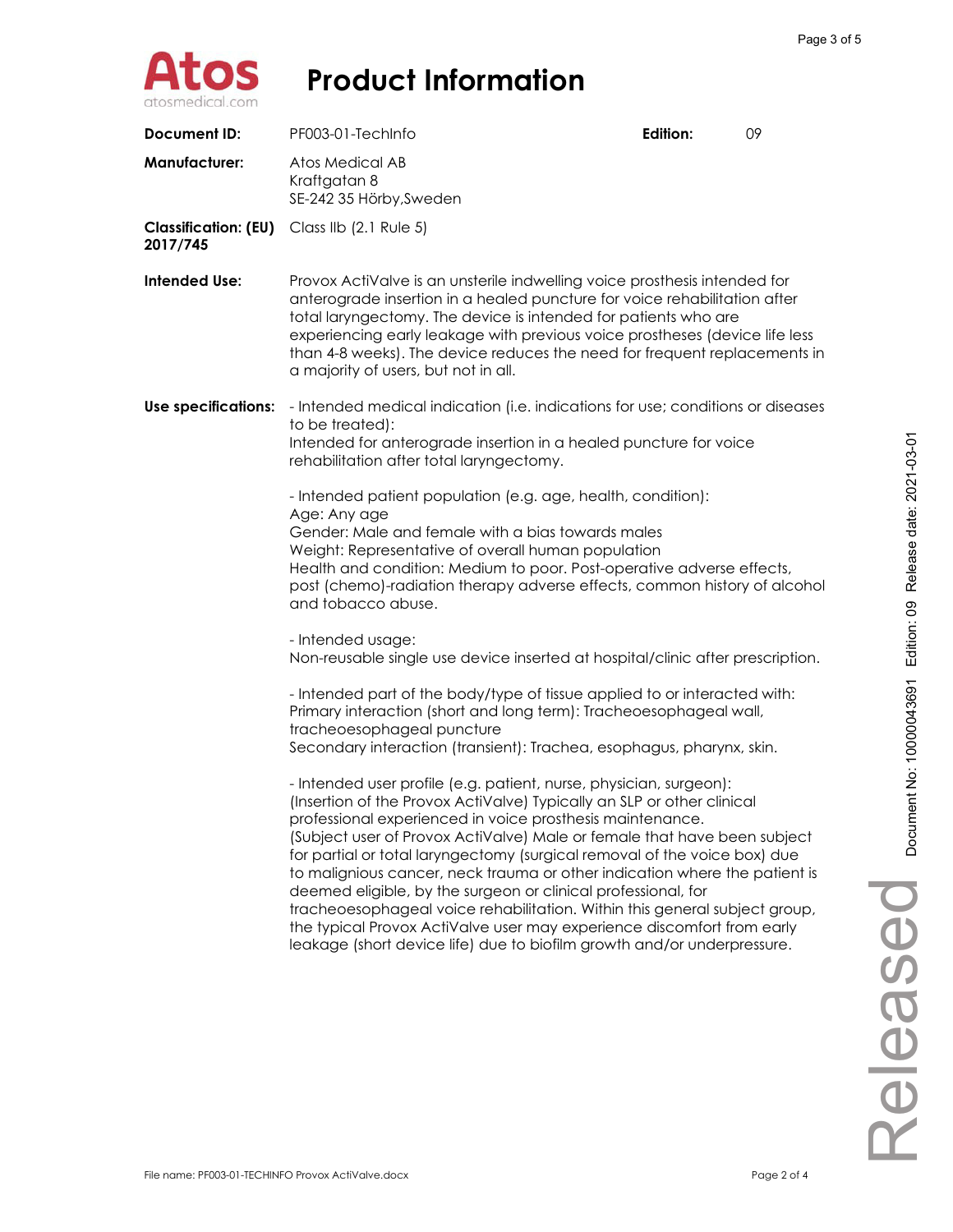

|                                        | - Intended conditions of use (i.e. environment including hygienic<br>requirements, frequency of use, location, mobility):<br>At the time of, and in the environment of, voice prosthesis maintenance<br>and/or change in a clinical setting.<br>Environments of use for the Provox ActiValve Voice Prosthesis include -<br>hospitals, sub-acute care institutions and home.<br>For the Provox Loading Tube and Inserter the environments of use include -<br>hospitals and sub-acute care institutions. |
|----------------------------------------|---------------------------------------------------------------------------------------------------------------------------------------------------------------------------------------------------------------------------------------------------------------------------------------------------------------------------------------------------------------------------------------------------------------------------------------------------------------------------------------------------------|
| <b>Contraindications:</b>              | Provox ActiValve is NOT intended:<br>• for insertion in a freshly made puncture,<br>• to be in place during MRI-examination (Magnetic Resonance Imaging),<br>or during Radiation Therapy.                                                                                                                                                                                                                                                                                                               |
| <b>CE Mark:</b>                        | Yes, the devices are CE marked.                                                                                                                                                                                                                                                                                                                                                                                                                                                                         |
| <b>GMDN</b> code:                      | 42533 (Tracheoesophageal speech valve, indwelling)                                                                                                                                                                                                                                                                                                                                                                                                                                                      |
| Sterilization:                         | Non-sterile                                                                                                                                                                                                                                                                                                                                                                                                                                                                                             |
| Raw material:                          | Prosthesis: Silicone, Polyvinylidene fluoride (PVDF), Magnet<br>Insertion system: Polypropylene (PP)<br>Lubricant: Fluor silicone fluid<br>Brush: Polypropylene (PP), Polyamide (PA), Stainless steel<br>Plug: Silicone                                                                                                                                                                                                                                                                                 |
| Latex information:                     | Not manufactured with natural rubber latex                                                                                                                                                                                                                                                                                                                                                                                                                                                              |
| <b>Biological origin:</b>              | The device is not manufactured with materials derived from human or<br>animal source.                                                                                                                                                                                                                                                                                                                                                                                                                   |
| <b>Handling and</b><br>storage:        | Store the product dry and away from sunlight at room temperature.<br>Excursions permitted between 2°C - 42°C.                                                                                                                                                                                                                                                                                                                                                                                           |
| <b>Waste handling</b><br>and disposal: | Waste handling and disposal should be carried out in agreement with<br>medical practice and applicable national laws and legislations. Used<br>product may be a potential biohazard.                                                                                                                                                                                                                                                                                                                    |
| <b>Hazardous</b><br>components:        | None                                                                                                                                                                                                                                                                                                                                                                                                                                                                                                    |
| <b>Expiration date:</b>                | 3 years after manufacturing.                                                                                                                                                                                                                                                                                                                                                                                                                                                                            |
| Packaging:                             | Provox ActiValve is packed together with the Insertion Tool in a blister<br>package made of PETG film and a top film made of spun-bonded<br>polyethylene. They are then packed in a cardboard box containing the<br>blister package, Provox ActiValve Lubricant, Provox Brushes, Provox Plug,<br>Provox ActiValve User Cards, Emergency card and instructions for use<br>(clinician/patient).                                                                                                           |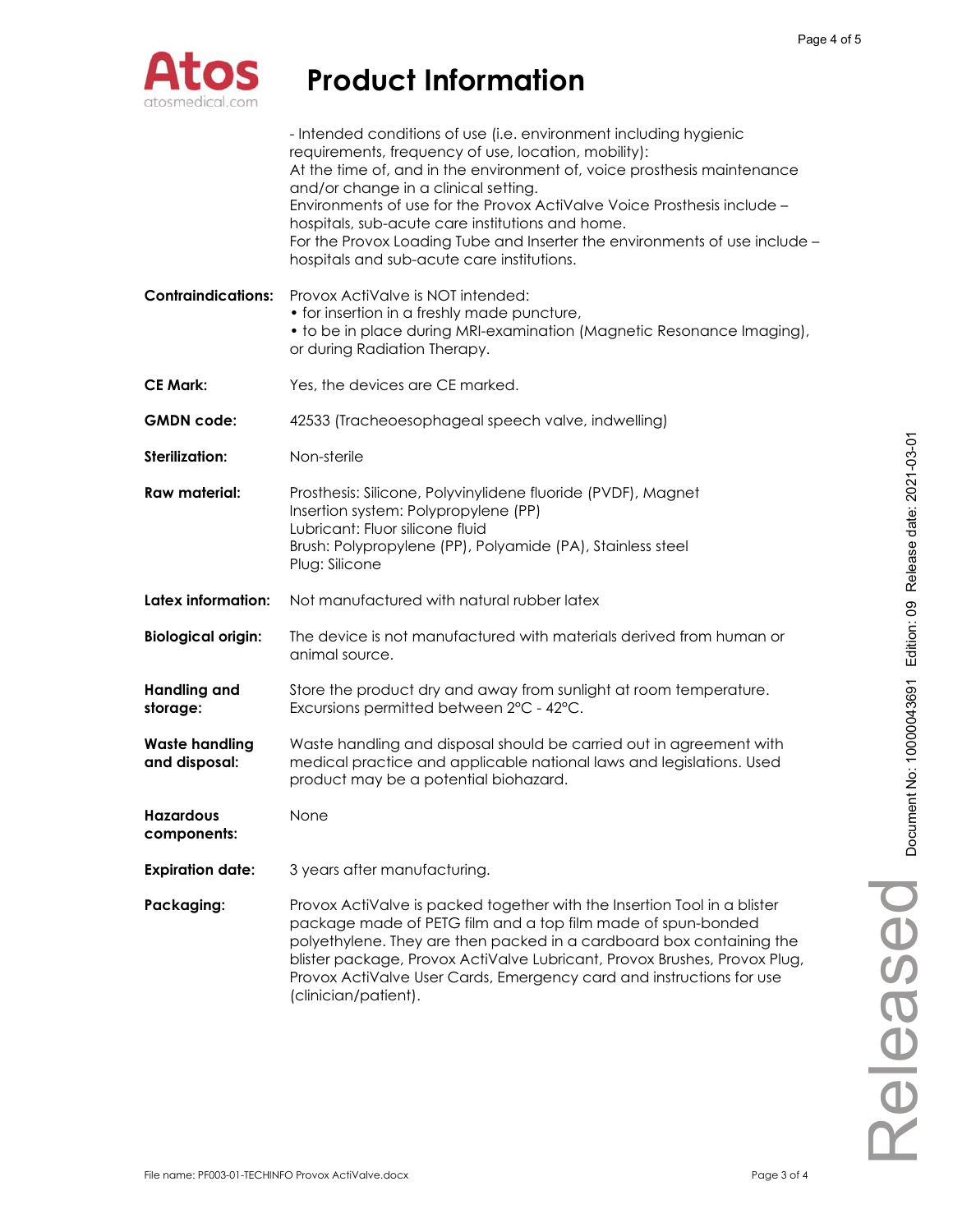

#### **Devices under Basic UDI-DI:** 7331791-VPS-0-00I-0001-NT

| <b>REF</b> | <b>Name</b>                         | UDI-DI         |
|------------|-------------------------------------|----------------|
| 7150       | Provox ActiValve Light 4.5 mm       | 07331791000522 |
| 7151       | Provox ActiValve Light 6 mm         | 07331791000539 |
| 7152       | Provox ActiValve Light 8 mm         | 07331791000546 |
| 7153       | Provox ActiValve Light 10 mm        | 07331791000553 |
| 7154       | Provox ActiValve Light 12.5 mm      | 07331791000560 |
| 7160       | Provox ActiValve Strong 4.5 mm      | 07331791000577 |
| 7161       | Provox ActiValve Strong 6 mm        | 07331791000584 |
| 7162       | Provox ActiValve Strong 8 mm        | 07331791000591 |
| 7163       | Provox ActiValve Strong 10 mm       | 07331791000607 |
| 7164       | Provox ActiValve Strong 12.5 mm     | 07331791000614 |
| 7165       | Provox ActiValve XtraStrong 4.5 mm  | 07331791000621 |
| 7166       | Provox ActiValve XtraStrong 6 mm    | 07331791000638 |
| 7167       | Provox ActiValve XtraStrong 8 mm    | 07331791000645 |
| 7168       | Provox ActiValve XtraStrong 10 mm   | 07331791000652 |
| 7169       | Provox ActiValve XtraStrong 12.5 mm | 07331791000669 |

#### **Atos Medical AB compatible products:**

| Range                      | <b>BASIC UDI-DI</b>       |
|----------------------------|---------------------------|
| Provox ActiValve Lubricant | 7331791-GEN-A-000-0004-EJ |
| Provox Brushes             | 7331791-VPS-A-000-0001-E9 |
| Provox Flush               | 7331791-VPS-A-000-0001-RK |
| Provox Plug                | 7331791-VPS-A-000-0004-RU |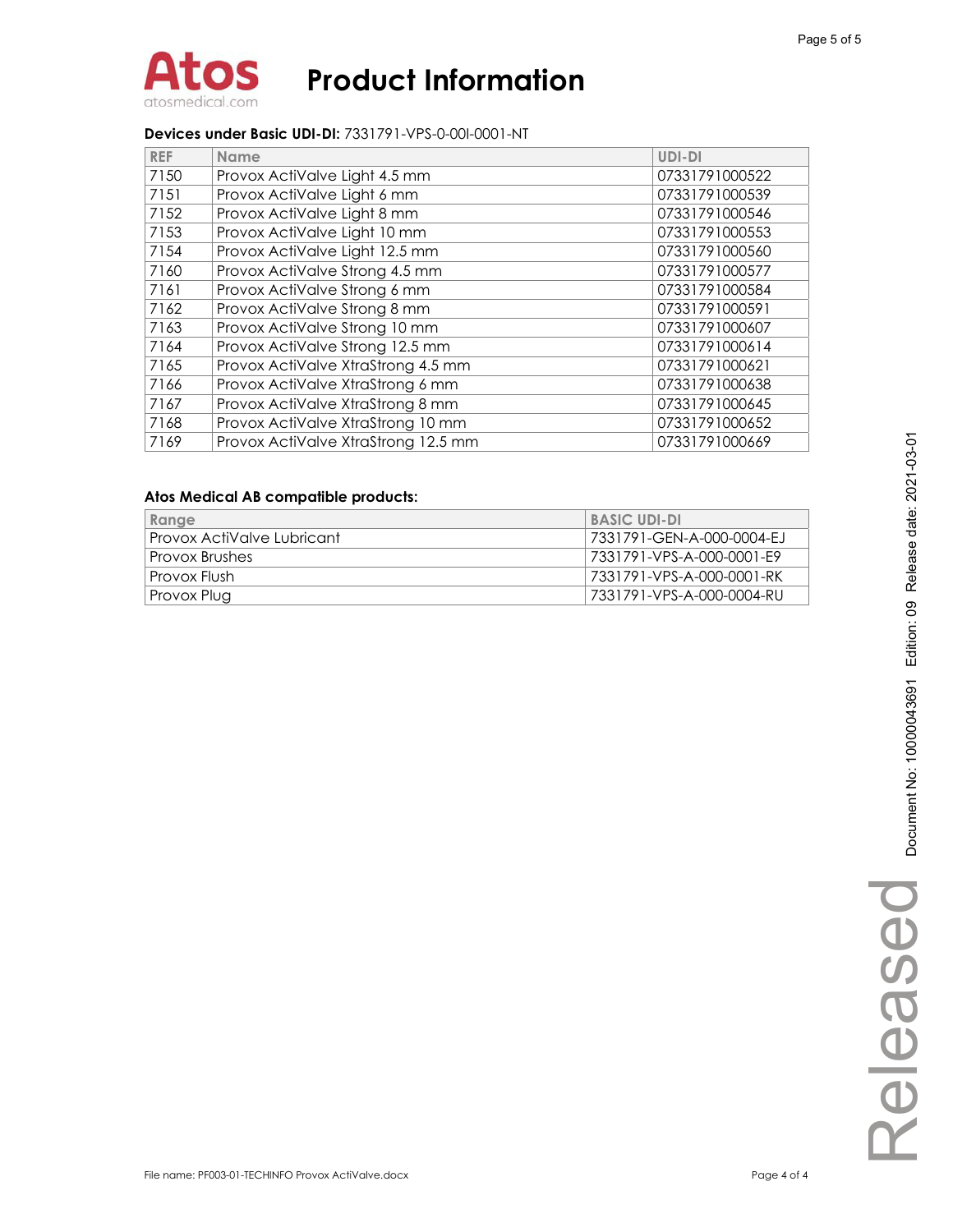

| Justification: | <b>Function:</b> | Electronic signature justification: | Signed: Date (yyyy-mm-dd) - Time<br>(hh:mm): |
|----------------|------------------|-------------------------------------|----------------------------------------------|
| Issued:        | QA               | Alexandra Holmberg - ALEHOL         | 2020-10-26 - 13:44                           |
| Reviewed:      | QA               | John Wennborg - JOHWEN              | 2020-10-26 - 14:45                           |
| Approved:      | <b>DD</b>        | Jon Berg - JONBER                   | 2020-10-26 - 15:15                           |
| Released:      | QA               | Alexandra Holmberg - ALEHOL         | 2020-11-02 - 13:23                           |

This document has been electronically signed by the persons above.



## **Product description:**

Provox ActiValve Lubricant is a medical grade silicone oil to be used with Provox ActiValve Voice Prosthesis. It shall be applied as a thin film on the inner lumen of Provox ActiValve voice prosthesis to help prevent occasional temporary blockage of the valve.

Atos Medical AB Kraftgatan 8

SE-242 35 Hörby, Sweden Tel: +46 (0) 415 198 00

Web Site: www.atosmedical.com E-mail: info@atosmedical.com

Org.nr 556268-7607 VAT no. SE556268760701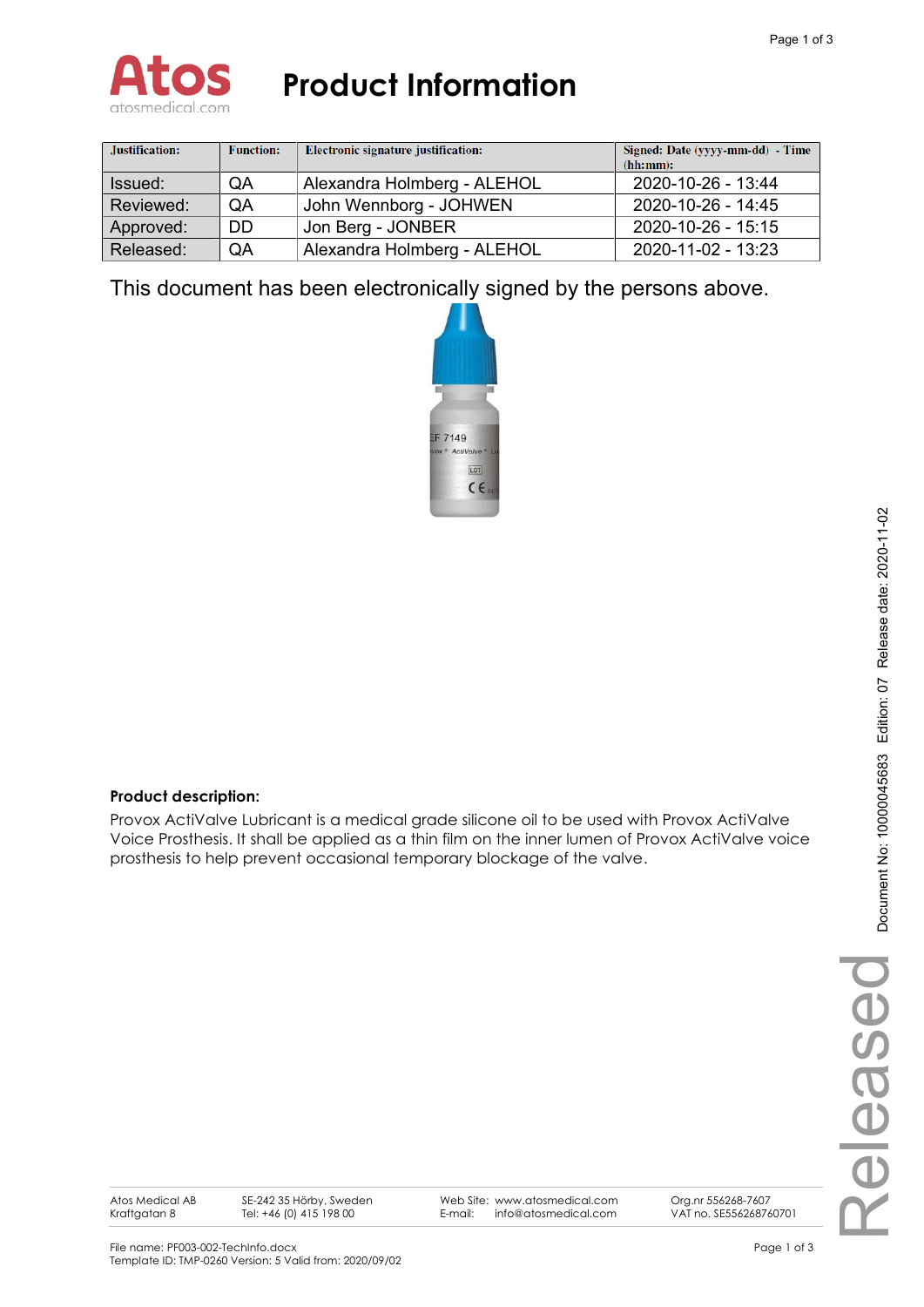

| Document ID:                            | PF003-02-TechInfo                                                                                                                                                                                  | Edition: 07 |
|-----------------------------------------|----------------------------------------------------------------------------------------------------------------------------------------------------------------------------------------------------|-------------|
| <b>Manufacturer:</b>                    | Atos Medical AB<br>Kraftgatan 8<br>SE-242 35 Hörby, Sweden                                                                                                                                         |             |
| <b>Classification: (EU)</b><br>2017/745 | llb                                                                                                                                                                                                |             |
| <b>Intended Use:</b>                    | For use with Provox ActiValve only.<br>Lubricating the inner lumen of the Provox ActiValve prosthesis helps to<br>prevent sticking of the valve that might otherwise occure.g. after sleep.        |             |
| Use specifications:                     | Intended medical indication<br>For voice rehabilitation in laryngectomized patients.                                                                                                               |             |
|                                         | Intended patient population<br>Male and female of any age.<br>Cognitive ability, by a clinician judged as sufficient.<br>Manual dexterity, by a clinician judged as sufficient.                    |             |
|                                         | Intended usage<br>Single use.                                                                                                                                                                      |             |
|                                         | Intended part of the body/type of tissue applied to or interacted with<br>Tracheostoma (during application): Mucosal membrane in esophagus and<br>trachea.                                         |             |
|                                         | Intended user profile<br>Trained clinician (e.g. physician, SLP) for replacement of voice prosthesis.<br>Cleaning of the voice prosthesis is performed by the patient while it remains<br>in situ. |             |
| <b>Contraindications:</b>               | None                                                                                                                                                                                               |             |
| <b>CE Mark:</b>                         | Yes, the devices are CE marked.                                                                                                                                                                    |             |
| <b>GMDN code:</b>                       | 62094 (Tracheoesophageal speech valve, indwelling, non-sterile)                                                                                                                                    |             |
| <b>Sterilization:</b>                   | Non-sterile                                                                                                                                                                                        |             |
| <b>Raw material:</b>                    | Fluorosilicone fluid.                                                                                                                                                                              |             |
| Latex information:                      | Not manufactured with natural rubber latex.                                                                                                                                                        |             |
| <b>Biological origin:</b>               | The device is not manufactured with materials derived from human or<br>animal source.                                                                                                              |             |
| <b>Handling and</b><br>storage:         | Store the product dry and away from sunlight at room temperature.<br>Excursions permitted between 2°C - 42°C.                                                                                      |             |
| <b>Waste handling</b><br>and disposal:  | Waste handling and disposal should be carried out in agreement with<br>medical practice and applicable national laws and legislations. Used<br>product may be a potential biohazard.               |             |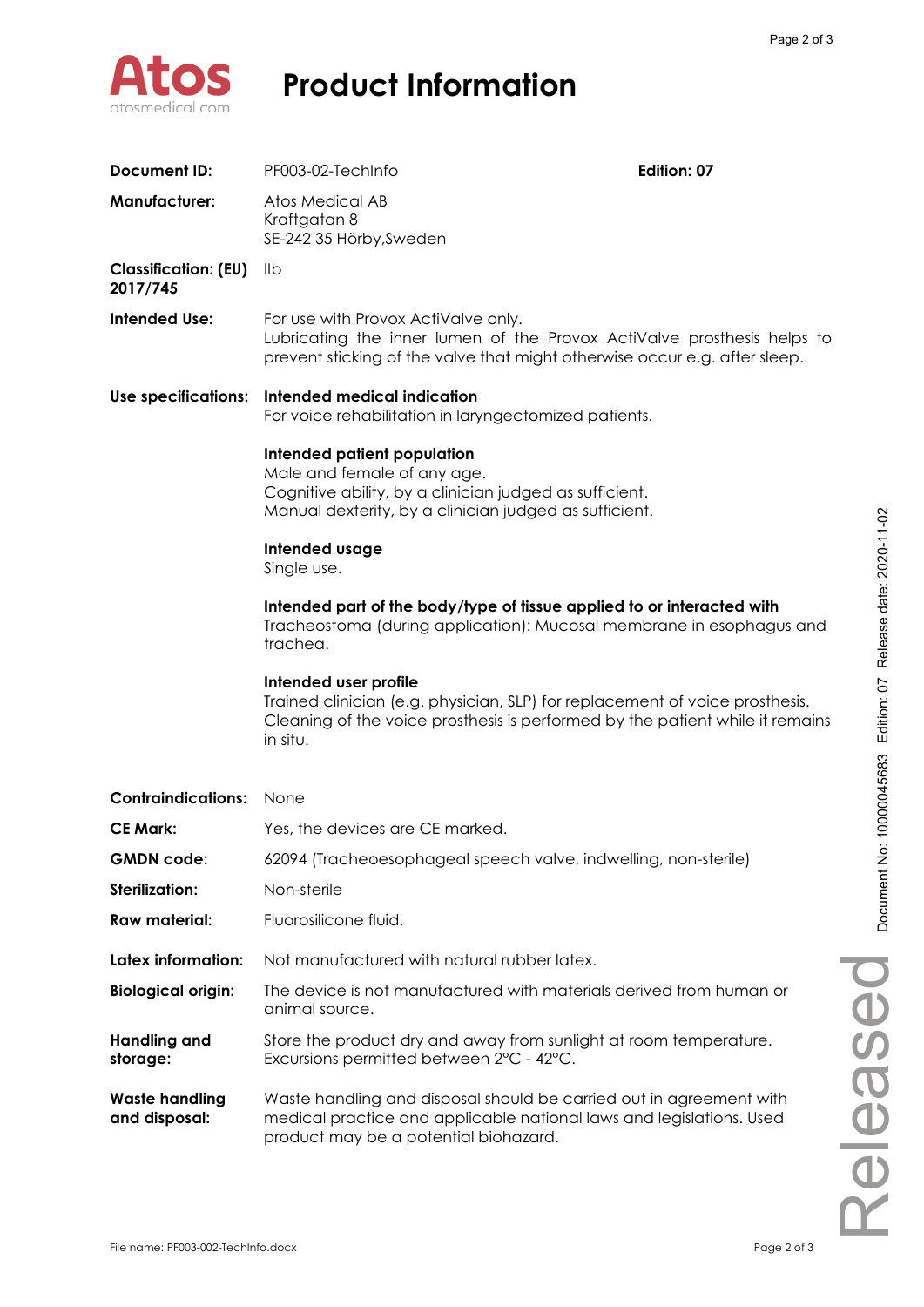

| <b>Hazardous</b><br>components: | <b>None</b>                                                                                                                                                                                                |  |
|---------------------------------|------------------------------------------------------------------------------------------------------------------------------------------------------------------------------------------------------------|--|
| <b>Expiration date:</b>         | 3 years after manufacturing.                                                                                                                                                                               |  |
| Packaging:                      | Provox ActiValve Lubricant is contained in a dropper bottle made of low-<br>density polyethylene and a closure made of polypropylene. The bottle is<br>packed in a plastic bag and then in a carboard box. |  |

#### Devices under Basic UDI-DI:

| <b>REF</b> | <b>Name</b>                | UDI-DI         |
|------------|----------------------------|----------------|
| 7149       | Provox ActiValve Lubricant | 07331791000515 |

### **Atos Medical AB compatible products:**

| Range            | <b>BASIC UDI-DI</b>       |
|------------------|---------------------------|
| Provox ActiValve | 7331791-VPS-0-00I-0001-NT |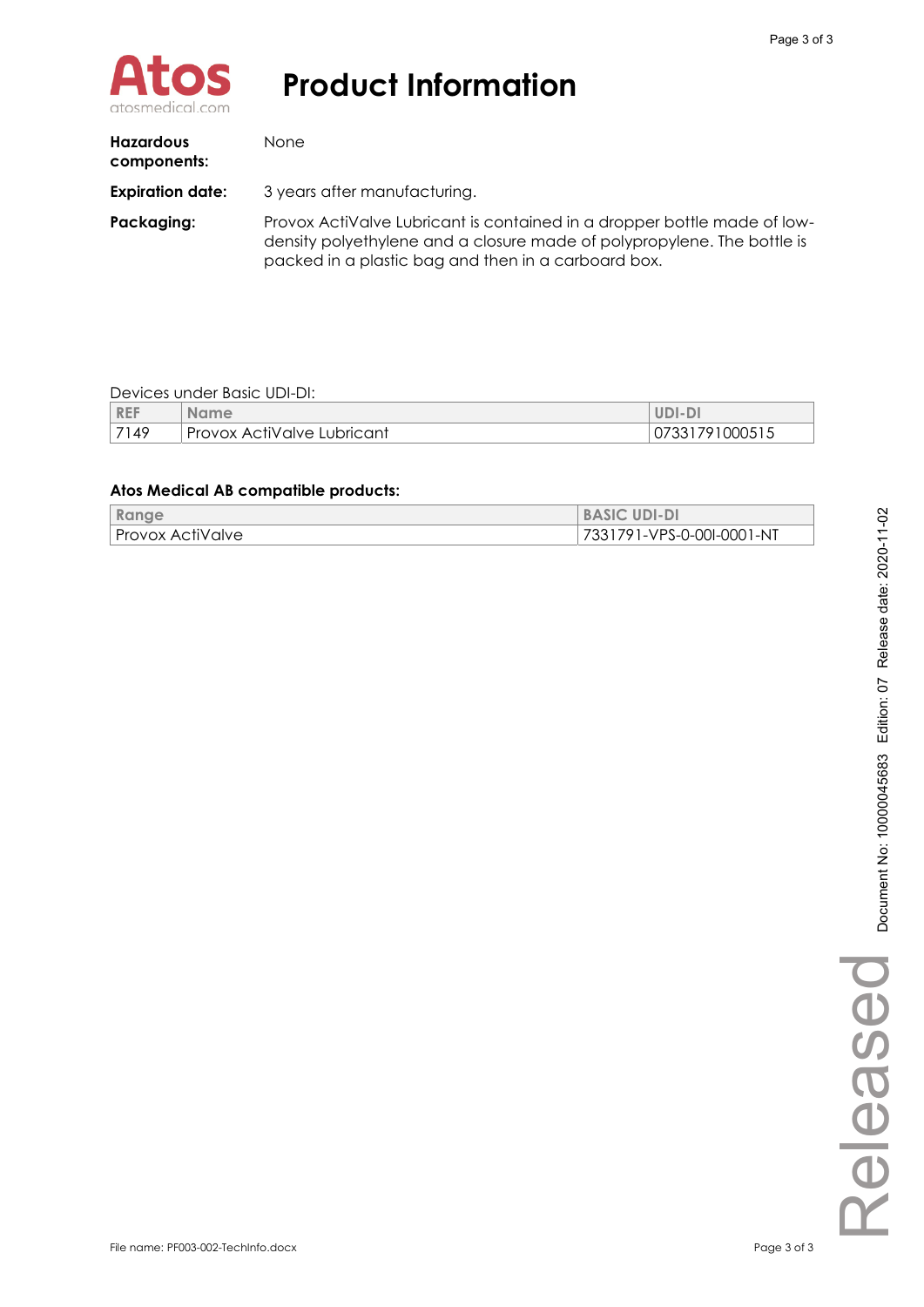

Edition: 05

**Technical Info / Material Data Sheet** 

| Document ID: PF004-01-TechInfo |
|--------------------------------|
|--------------------------------|

| <b>REF Number</b>                         | 7101-7106, 7111-7116                                                                                                                                                                                                                                                                                                                                                                                                                           |
|-------------------------------------------|------------------------------------------------------------------------------------------------------------------------------------------------------------------------------------------------------------------------------------------------------------------------------------------------------------------------------------------------------------------------------------------------------------------------------------------------|
| <b>Product Name</b>                       | Provox <sup>®</sup> NID <sup>™</sup>                                                                                                                                                                                                                                                                                                                                                                                                           |
| <b>Models:</b>                            | 2 model diameters; $17$ Fr (5.67 mm) and $20$ Fr (6.67 mm).<br>6 model lengths; 6, 8, 10, 12, 14 and 18 mm.                                                                                                                                                                                                                                                                                                                                    |
| <b>Classification:</b><br>(MDD 93/42/EEC) | IIb $(2.1 \text{ Rule } 5)$                                                                                                                                                                                                                                                                                                                                                                                                                    |
| <b>CE Mark:</b>                           | Yes                                                                                                                                                                                                                                                                                                                                                                                                                                            |
| <b>GMDN</b> code:                         | 44412 (Tracheoesophageal speech valve, nonindwelling)                                                                                                                                                                                                                                                                                                                                                                                          |
| Produced by:                              | Atos Medical AB<br>Kraftgatan 8<br>P.O. Box 183<br>242 22 Hörby<br>Sweden                                                                                                                                                                                                                                                                                                                                                                      |
| <b>Intended Use:</b>                      | The Provox NID voice rehabilitation system is intended for use in prosthetic voice<br>rehabilitation after total laryngectomy only by patients who have been trained in the use<br>of the device and, as assessed by the clinician who prescribes the device, have<br>demonstrated the ability to understand and consistently follow Instructions for Use<br>without clinician supervision. The Provox NID is intended for single patient use. |
| Description:                              | Provox NID is a non-indwelling voice prosthesis for patients who are capable of handling<br>the exchange and maintenance of a voice prosthesis independently of a clinician or<br>physician. The prosthesis is available in two outer shaft diameters (17 and 20 French) and<br>several lengths.                                                                                                                                               |
| <b>Sterilization:</b>                     | Non-sterile.                                                                                                                                                                                                                                                                                                                                                                                                                                   |
| Raw material:                             | Prosthesis: Silicone and Polyvinylidene flouride (PVDF).<br>Medallion with thread: Silicone and polypropylene (PP).<br>Inserter: Polypropylene (PP).                                                                                                                                                                                                                                                                                           |
| <b>Latex information</b>                  | Not manufactured with natural rubber latex.                                                                                                                                                                                                                                                                                                                                                                                                    |
| <b>Biological origin:</b>                 | The device is not manufactured with any materials derived from<br>human or animal source.                                                                                                                                                                                                                                                                                                                                                      |
| <b>Handling and</b><br>storage:           | Keep dry and away from sunlight. Temperature limit $2 - 42^{\circ}$ C.                                                                                                                                                                                                                                                                                                                                                                         |
| <b>Waste handling</b><br>and disposal:    | Waste handling and disposal should be carried out in agreement with<br>medical practice and applicable national laws and legislations. Used<br>product may be a potential biohazard.                                                                                                                                                                                                                                                           |
| <b>Hazardous</b><br>components:           | None.                                                                                                                                                                                                                                                                                                                                                                                                                                          |
| <b>Expiration date:</b>                   | 5 years after manufacturing.                                                                                                                                                                                                                                                                                                                                                                                                                   |

This document is a property of ATOS MEDICAL AB, Sweden. It is not to be used or duplicated without written permission of the owner, and is not to be used in any way inconsistent of the purpose for which it is lent.<br>Document No.: QMC-730-115-en Issue No.: 05 Valid from: 2014-02-11 Time stamp: 2014-05-19 11:50 File name: PF004-01-TechInfo r05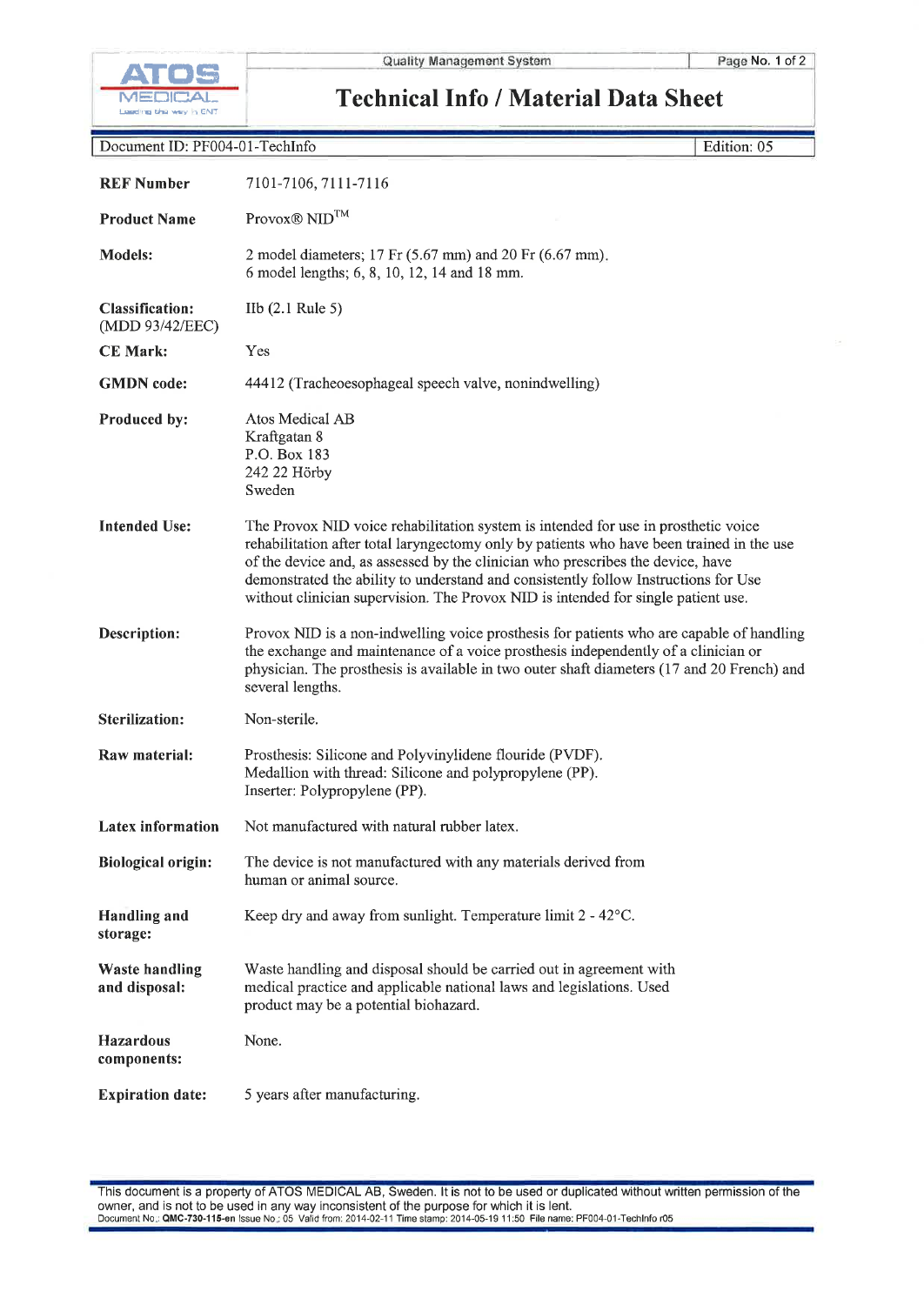

## **Technical Info / Material Data Sheet**

Packaging:

Provox NID is packed together with NID Inserter in a blister package made of PETG film and a top film made of spun-bonded polyethylene. It is then packed in a carton box containing the blister package and instructions for use.

Reviewed by:

. . . . .

Vice President QA&RA

2014-05-20

Date

Approved by: forman Vice President Design Control  $2014 - 05 - 20$ Date

This document is a property of ATOS MEDICAL AB, Sweden. It is not to be used or duplicated without written permission of the owner, and is not to be used in any way inconsistent of the purpose for which it is lent.<br>Document No.: QMC-730-115-en Issue No.: 05 Valid from: 2014-02-11 Time stamp: 2014-05-19 11:50 File name: PF004-01-TechInfor05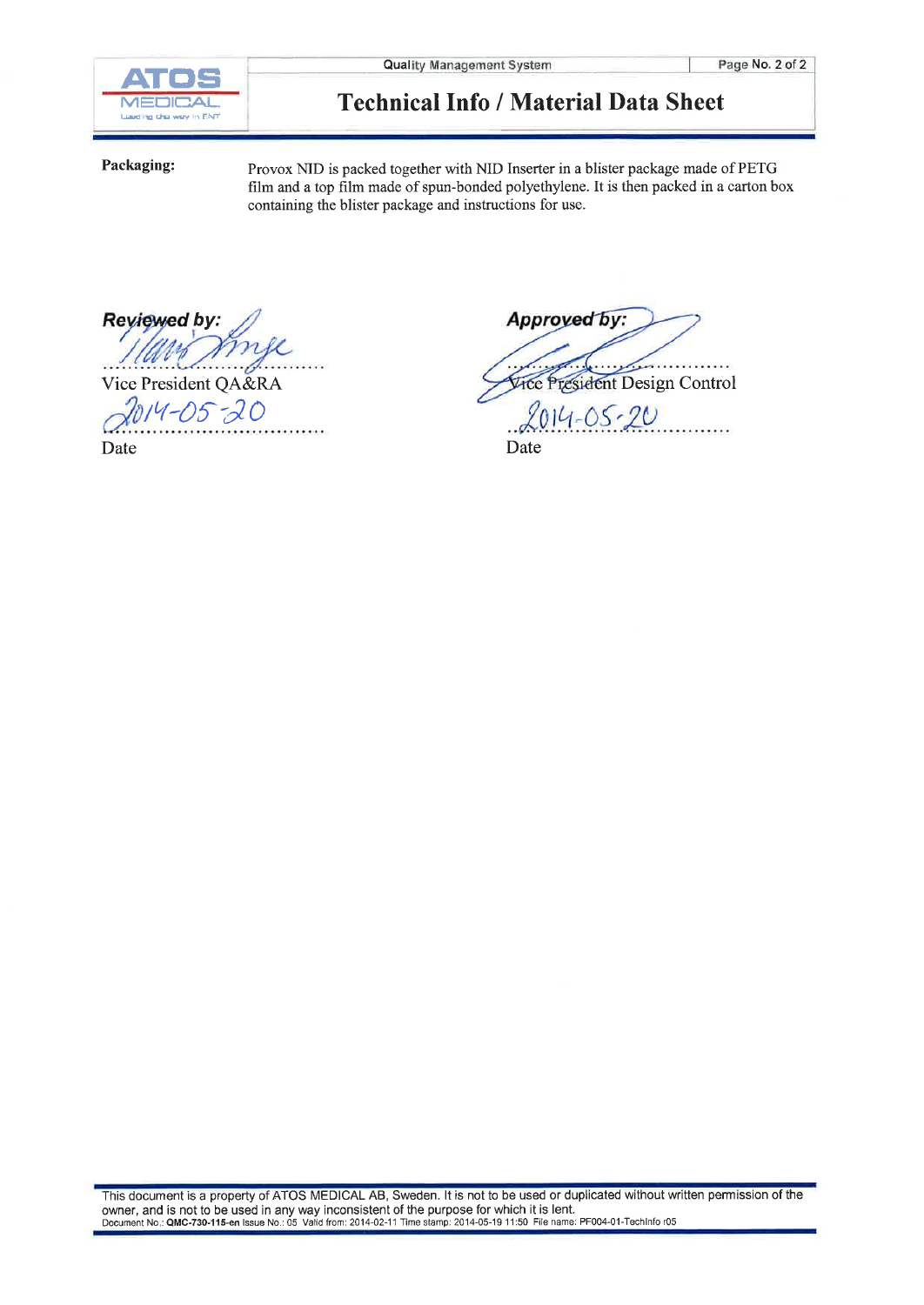

 $\overline{\phantom{a}}$ 

# **Technical Info / Material Data Sheet**

| Justification: | <b>Function:</b> | Electronic signature justification: | Signed: Date (yyyy-mm-dd) - Time<br>(hh:mm): |
|----------------|------------------|-------------------------------------|----------------------------------------------|
| Issued:        |                  | Alexandra Holmberg - ALEHOL         | 2017-10-19 - 10:31                           |
| Reviewed:      | QA               | John Wennborg - JOHWEN              | 2017-10-19 - 12:28                           |
| Approved:      | DD.              | Mikael Melefors - SEHRBSGM          | 2017-10-19 - 16:21                           |
| Released:      |                  | Alexandra Holmberg - ALEHOL         | 2018-02-02 - 14:20                           |

This document has been electronically signed by the persons above.

|                                          | Document ID: PF057-06 TechInfo                                                                                                                             | Edition: 01 |
|------------------------------------------|------------------------------------------------------------------------------------------------------------------------------------------------------------|-------------|
| <b>REF Number</b>                        | 4270-4305, 8270-8305                                                                                                                                       |             |
| Product<br><b>Name</b>                   | Provox® Vega 17Fr, Provox® Vega 20Fr and Provox® Vega 22.5Fr<br>Provox® Vega XtraSeal 17Fr, Provox® Vega XtraSeal 20Fr and<br>Provox® Vega XtraSeal 22.5Fr |             |
| Models:                                  | Diameter 17, 20 and 22.5 Fr, each available in the lengths 4, 6, 8, 10, 12.5<br>and 15 mm and each size available also as XtraSeal model.                  |             |
| <b>Classification</b><br><b>CE Mark:</b> | Ilb (2.4 rule 8) (MDD 93/42/EEC)<br>Yes                                                                                                                    |             |
| <b>GMDN</b> code:                        | 42533 (Tracheoesophageal speech valve, indwelling, sterile)                                                                                                |             |

This document is a property of ATOS MEDICAL AB, Sweden. It is not to be used or duplicated without written permission of the owner, and is not to be used in any way inconsistent of the purpose for which it is lent. Document No.: **QMC-730-115-en** Issue No.: 07 Valid from: 2016-10-24 File name: PF057-06-TechInfo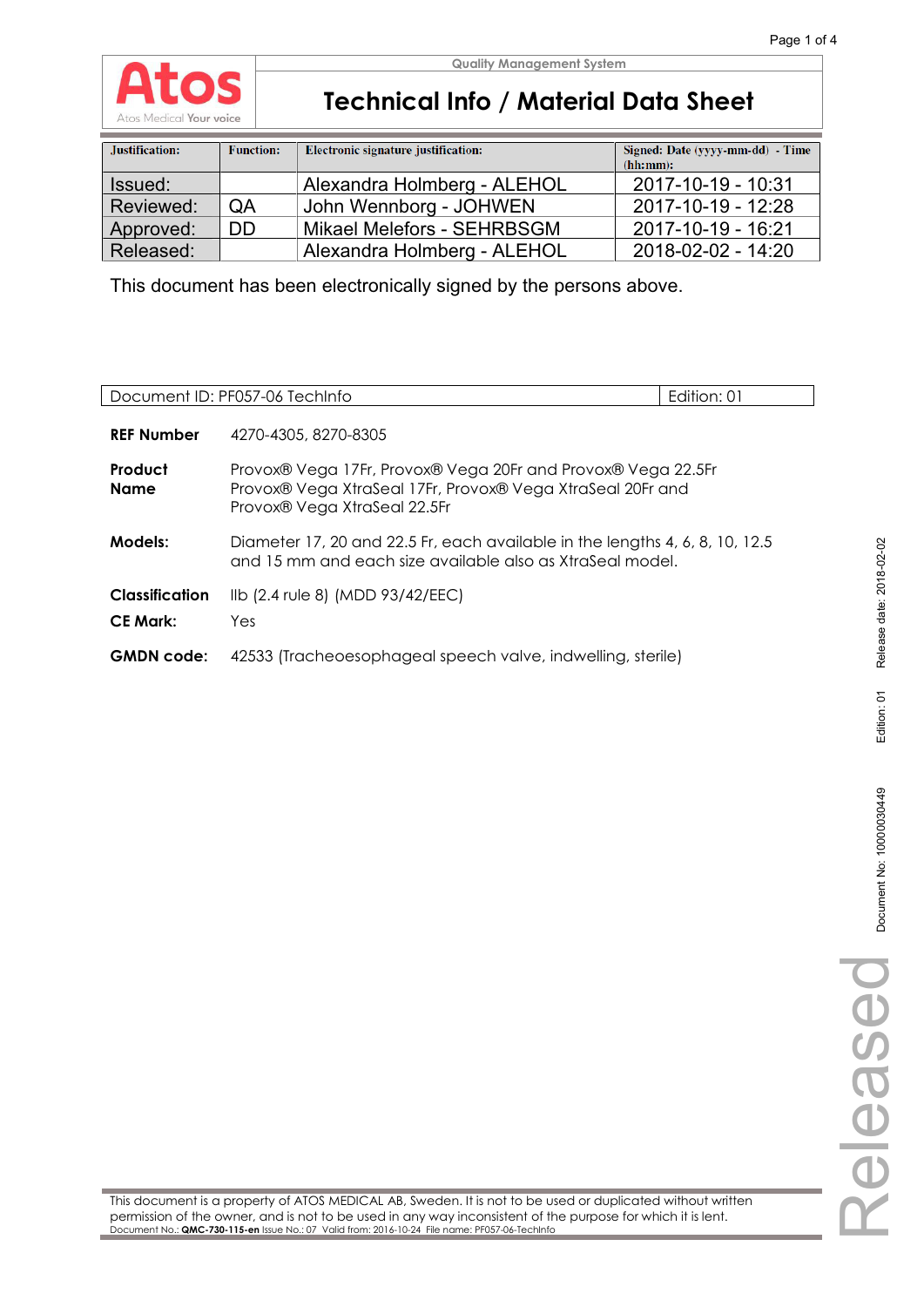

# **Technical Info / Material Data Sheet**

## (U)DI code:

| <b>REF Number</b> | <b>Denomination</b>       | <b>EAN code</b> |
|-------------------|---------------------------|-----------------|
| 4270              | Provox Vega 17Fr 4mm      | 7331791012136   |
| 4271              | Provox Vega 17Fr 6mm      | 7331791012143   |
| 4272              | Provox Vega 17Fr 8mm      | 7331791012150   |
| 4273              | Provox Vega 17Fr 10mm     | 7331791012167   |
| 4274              | Provox Vega 17Fr 12.5mm   | 7331791012174   |
| 4275              | Provox Vega 17Fr 15mm     | 7331791012181   |
| 4276              | Provox Vega 20Fr 4mm      | 7331791012198   |
| 4277              | Provox Vega 20Fr 6mm      | 7331791012204   |
| 4278              | Provox Vega 20Fr 8mm      | 7331791012211   |
| 4279              | Provox Vega 20Fr 10mm     | 7331791012228   |
| 4280              | Provox Vega 20Fr 12.5mm   | 7331791012235   |
| 4281              | Provox Vega 20Fr 15mm     | 7331791012242   |
| 4282              | Provox Vega 22.5Fr 4mm    | 7331791012259   |
| 4283              | Provox Vega 22.5Fr 6mm    | 7331791012266   |
| 4284              | Provox Vega 22.5Fr 8mm    | 7331791012273   |
| 4285              | Provox Vega 22.5Fr 10mm   | 7331791012280   |
| 4286              | Provox Vega 22.5Fr 12.5mm | 7331791012297   |
| 4287              | Provox Vega 22.5Fr 15mm   | 7331791012303   |
| 8270              | Provox Vega 17Fr 4mm      | 7331791010743   |
| 8271              | Provox Vega 17Fr 6mm      | 7331791010750   |
| 8272              | Provox Vega 17Fr 8mm      | 7331791010767   |
| 8273              | Provox Vega 17Fr 10mm     | 7331791010774   |
| 8274              | Provox Vega 17Fr 12,5mm   | 7331791010781   |
| 8275              | Provox Vega 17Fr 15mm     | 7331791010798   |
| 8276              | Provox Vega 20Fr 4mm      | 7331791010804   |
| 8277              | Provox Vega 20Fr 6mm      | 7331791010811   |
| 8278              | Provox Vega 20Fr 8mm      | 7331791010828   |
| 8279              | Provox Vega 20Fr 10mm     | 7331791010835   |
| 8280              | Provox Vega 20Fr 12,5mm   | 7331791010842   |
| 8281              | Provox Vega 20Fr 15mm     | 7331791010859   |
| 8282              | Provox Vega 22,5Fr 4mm    | 7331791010866   |
| 8283              | Provox Vega 22,5Fr 6mm    | 7331791010873   |
| 8284              | Provox Vega 22,5Fr 8mm    | 7331791010880   |
| 8285              | Provox Vega 22,5Fr 10mm   | 7331791010897   |
| 8286              | Provox Vega 22,5Fr 12,5mm | 7331791010903   |
| 8287              | Provox Vega 22,5Fr 15mm   | 7331791010910   |

This document is a property of ATOS MEDICAL AB, Sweden. It is not to be used or duplicated without written permission of the owner, and is not to be used in any way inconsistent of the purpose for which it is lent. Document No.: **QMC-730-115-en** Issue No.: 07 Valid from: 2016-10-24 File name: PF057-06-TechInfo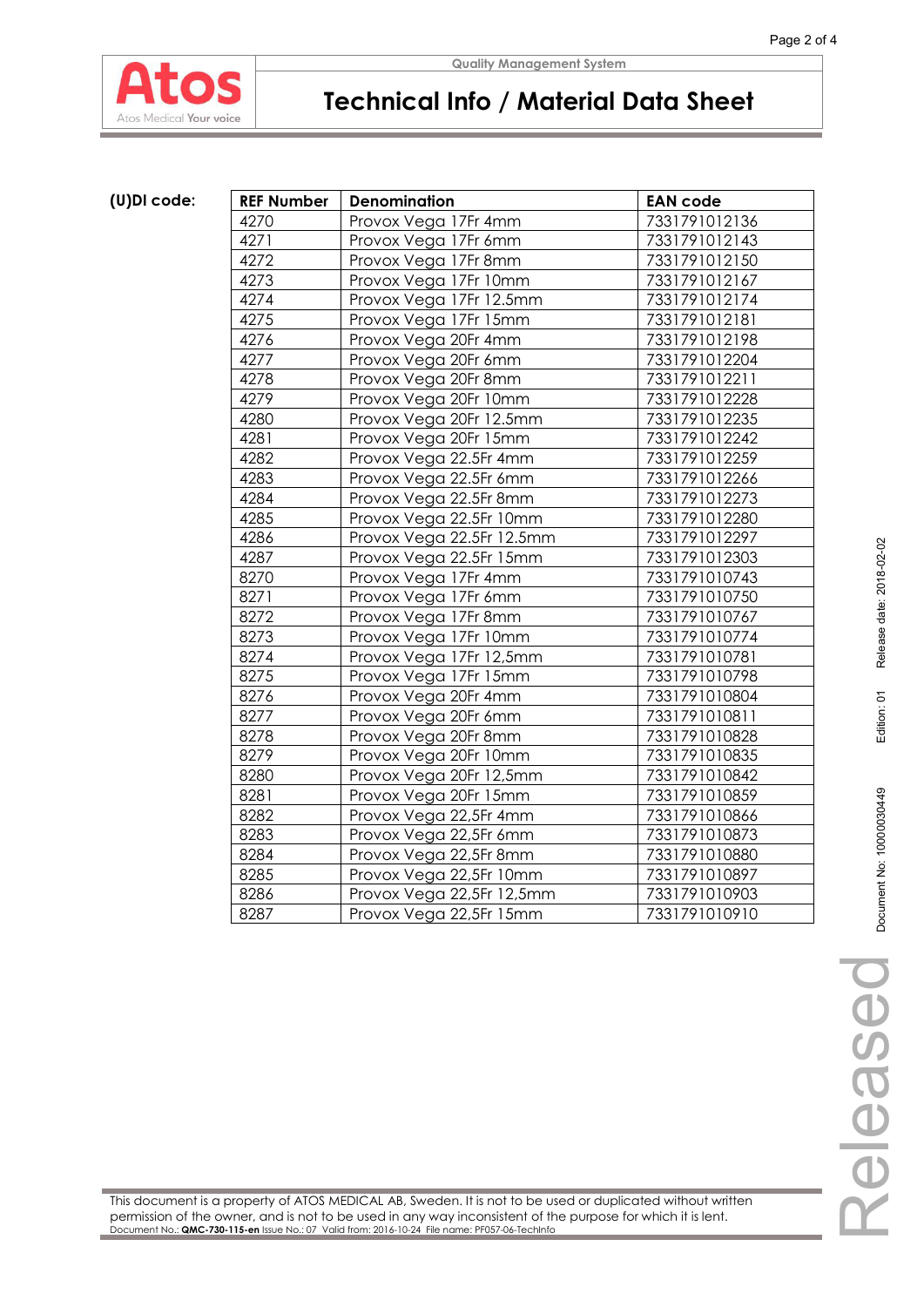

#### **Quality Management System**

## **Technical Info / Material Data Sheet**

| <b>REF Number</b> | <b>Denomination</b>                | <b>EAN code</b> |
|-------------------|------------------------------------|-----------------|
| 4288              | Provox Vega XtraSeal 17Fr 4mm      | 7331791011771   |
| 4289              | Provox Vega XtraSeal 17Fr 6mm      | 7331791011788   |
| 4290              | Provox Vega XtraSeal 17Fr 8mm      | 7331791011795   |
| 4291              | Provox Vega XtraSeal 17Fr 10mm     | 7331791011801   |
| 4292              | Provox Vega XtraSeal 17Fr 12.5mm   | 7331791011818   |
| 4293              | Provox Vega XtraSeal 17Fr 15mm     | 7331791011825   |
| 4294              | Provox Vega XtraSeal 20Fr 4mm      | 7331791011832   |
| 4295              | Provox Vega XtraSeal 20Fr 6mm      | 7331791011849   |
| 4296              | Provox Vega XtraSeal 20Fr 8mm      | 7331791011856   |
| 4297              | Provox Vega XtraSeal 20Fr 10mm     | 7331791011863   |
| 4298              | Provox Vega XtraSeal 20Fr 12.5mm   | 7331791011870   |
| 4299              | Provox Vega XtraSeal 20Fr 15mm     | 7331791011887   |
| 4300              | Provox Vega XtraSeal 22.5Fr 4mm    | 7331791011894   |
| 4301              | Provox Vega XtraSeal 22.5Fr 6mm    | 7331791011900   |
| 4302              | Provox Vega XtraSeal 22.5Fr 8mm    | 7331791011917   |
| 4303              | Provox Vega XtraSeal 22.5Fr 10mm   | 7331791011924   |
| 4304              | Provox Vega XtraSeal 22.5Fr 12.5mm | 7331791011931   |
| 4305              | Provox Vega XtraSeal 22.5Fr 15mm   | 7331791011948   |
| 8288              | Provox Vega XtraSeal 17Fr 4mm      | 7331791010927   |
| 8289              | Provox Vega XtraSeal 17Fr 6mm      | 7331791010934   |
| 8290              | Provox Vega XtraSeal 17Fr 8mm      | 7331791010941   |
| 8291              | Provox Vega XtraSeal 17Fr 10mm     | 7331791010958   |
| 8292              | Provox Vega XtraSeal 17Fr 12.5mm   | 7331791010965   |
| 8293              | Provox Vega XtraSeal 17Fr 15mm     | 7331791010972   |
| 8294              | Provox Vega XtraSeal 20Fr 4mm      | 7331791010989   |
| 8295              | Provox Vega XtraSeal 20Fr 6mm      | 7331791010996   |
| 8296              | Provox Vega XtraSeal 20Fr 8mm      | 7331791011009   |
| 8297              | Provox Vega XtraSeal 20Fr 10mm     | 7331791011016   |
| 8298              | Provox Vega XtraSeal 20Fr 12.5mm   | 7331791011023   |
| 8299              | Provox Vega XtraSeal 20Fr 15mm     | 7331791011030   |
| 8300              | Provox Vega XtraSeal 22.5Fr 4mm    | 7331791011047   |
| 8301              | Provox Vega XtraSeal 22.5Fr 6mm    | 7331791011054   |
| 8302              | Provox Vega XtraSeal 22.5Fr 8mm    | 7331791011061   |
| 8303              | Provox Vega XtraSeal 22.5Fr 10mm   | 7331791011078   |
| 8304              | Provox Vega XtraSeal 22.5Fr 12.5mm | 7331791011085   |
| 8305              | Provox Vega XtraSeal 22.5Fr 15mm   | 7331791011092   |

**Produced by:** Atos Medical AB Kraftgatan 8 P.O. Box 183 242 22 Hörby Sweden

**Intended Use:** The Provox Vega Voice Prosthesis is a sterile single use indwelling voice prosthesis intended for voice rehabilitation after surgical removal of the larynx (laryngectomy). Cleaning of the voice prosthesis is performed by the Patient while it remains in situ.

The Provox Insertion System is a sterile single use device intended for

This document is a property of ATOS MEDICAL AB, Sweden. It is not to be used or duplicated without written permission of the owner, and is not to be used in any way inconsistent of the purpose for which it is lent. Document No.: **QMC-730-115-en** Issue No.: 07 Valid from: 2016-10-24 File name: PF057-06-TechInfo

Released

Released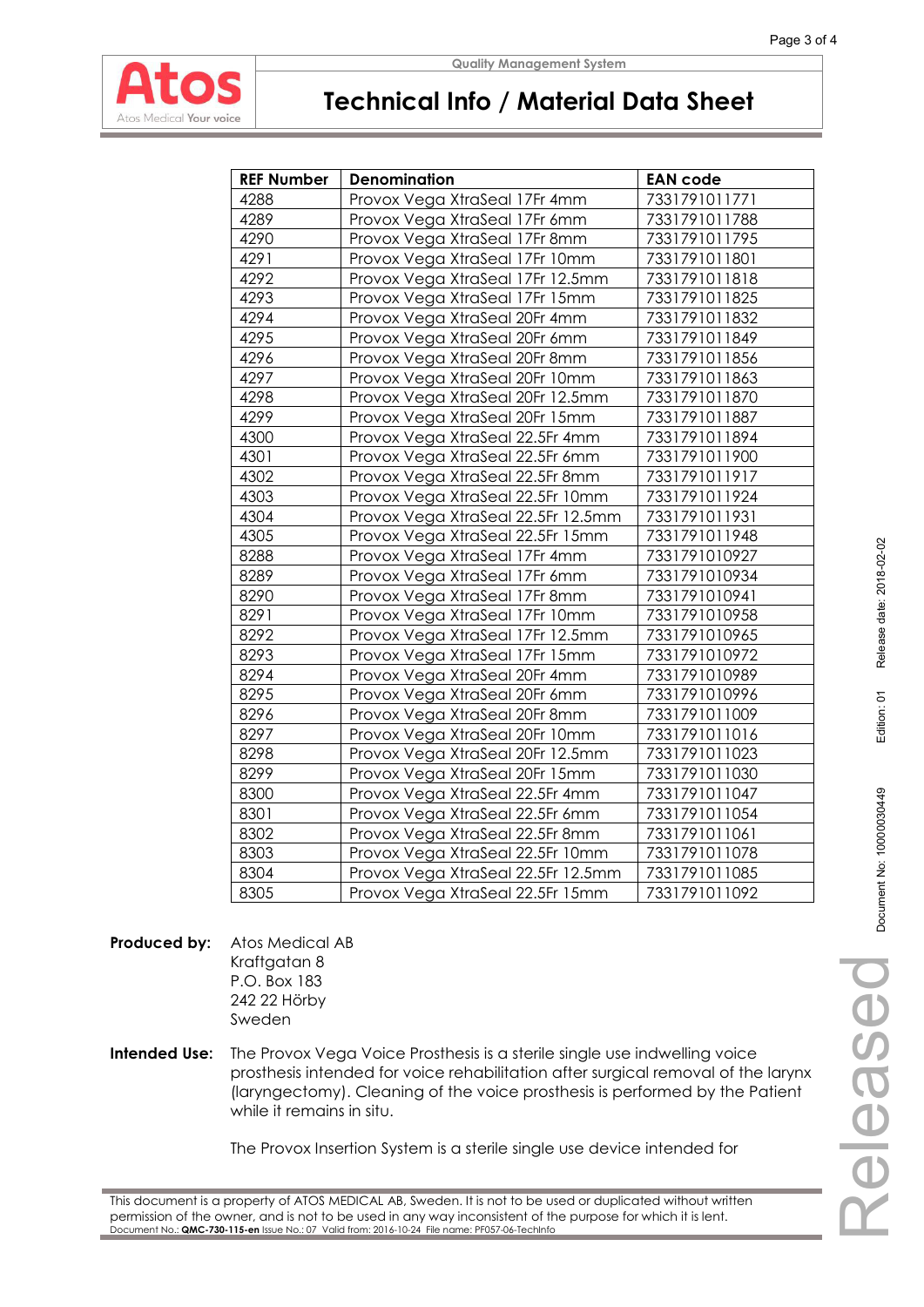

## **Technical Info / Material Data Sheet**

anterograde replacement of the Provox Vega Voice Prosthesis. This replacement procedure is carried out by a medical professional in accordance with local or national guidelines.

The Provox Insertion System is not intended to be used for insertion of a voice prosthesis in a freshly made puncture.

**Description:** Provox Vega voice prosthesis is an indwelling, low resistance voice prosthesis intended for voice restoration after surgical removal of the larynx. The Provox Insertion System is a single-use replacement device intended for anterograde insertion only. Provox Vega XtraSeal has an additional enlarged esophageal flange that is intended to solve problems with leakage around the voice prosthesis. The products include 1pc Provox Brush. **Sterilization:** EO-sterilization

**Raw material:** Prosthesis: Silicone and Polyvinylidene fluoride (PVDF) Insertion system: Polypropylene (PP)

**Latex information:**  Not manufactured with natural rubber latex.

- **Biological origin:**  The device is not manufactured with any materials derived from human or animal source.
- **Handling and storage:**  Keep dry and away from sunlight. Temperature limits 2 - 42°C.

**Waste handling and disposal:**  Waste handling and disposal should be carried out in agreement with medical practice and applicable national laws and legislations. Used product may be a potential biohazard.

**Hazardous components:**  None

**date:** 

**Expiration**  5 years after manufacturing

**Packaging:** The Provox Vega with Provox Insertion System is packed in a blister package made of PETG film and with a Tyvek (spun-bounded polyethylene) top film. It is then packed in a cardboard box together with a non-sterile Provox Brush and instructions for use.

This document is a property of ATOS MEDICAL AB, Sweden. It is not to be used or duplicated without written permission of the owner, and is not to be used in any way inconsistent of the purpose for which it is lent. Document No.: **QMC-730-115-en** Issue No.: 07 Valid from: 2016-10-24 File name: PF057-06-TechInfo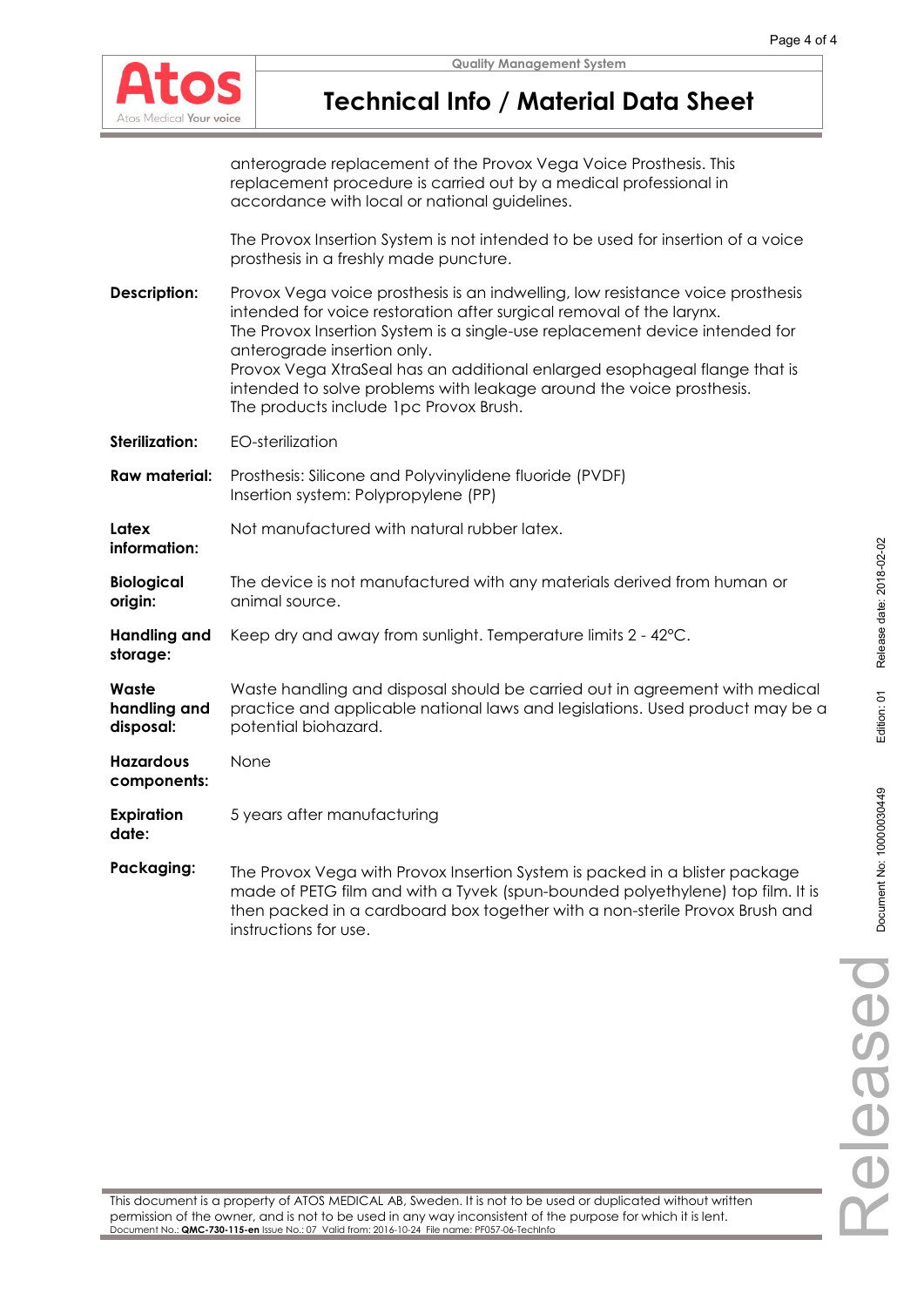

Page No. 1 of 2

Edition: 10

**Technical Info / Material Data Sheet** 

Document ID: PF057-01-TechInfo

| <b>REF Number</b>                         | 8110-8115, 8120-8125, 8130-8135, 7770-7787                                                                                                                                                                                                                                                                                                                                                                                                                                                                                                       |
|-------------------------------------------|--------------------------------------------------------------------------------------------------------------------------------------------------------------------------------------------------------------------------------------------------------------------------------------------------------------------------------------------------------------------------------------------------------------------------------------------------------------------------------------------------------------------------------------------------|
| <b>Product Name</b>                       | Provox® Vega 17, Provox® Vega 20 and Provox® Vega 22.5<br>Provox® Vega XtraSeal 17Fr, Provox® Vega XtraSeal 20Fr and<br>Provox® Vega XtraSeal 22.5Fr                                                                                                                                                                                                                                                                                                                                                                                             |
| <b>Models:</b>                            | Diameter 17, 20 and 22.5 Fr, each available in the lengths 4, 6, 8, 10, 12.5 and 15 mm<br>and each size available also as XtraSeal model.                                                                                                                                                                                                                                                                                                                                                                                                        |
| <b>Classification:</b><br>(MDD 93/42/EEC) | IIb $(2.4$ rule 8)                                                                                                                                                                                                                                                                                                                                                                                                                                                                                                                               |
| <b>CE Mark:</b>                           | Yes                                                                                                                                                                                                                                                                                                                                                                                                                                                                                                                                              |
| <b>GMDN</b> code:                         | 42533 (Tracheoesophageal speech valve, indwelling)                                                                                                                                                                                                                                                                                                                                                                                                                                                                                               |
| <b>Produced by:</b>                       | Atos Medical AB<br>Kraftgatan 8<br>P.O. Box 183<br>242 22 Hörby<br>Sweden                                                                                                                                                                                                                                                                                                                                                                                                                                                                        |
| <b>Intended Use:</b>                      | The Provox Vega Voice Prosthesis is a sterile single use indwelling voice prosthesis<br>intended for voice rehabilitation after surgical removal of the larynx (laryngectomy).<br>Cleaning of the voice prosthesis is performed by the Patient while it remains in situ.                                                                                                                                                                                                                                                                         |
|                                           | The Provox SmartInserter is a sterile single use device intended for anterograde<br>replacement of the Provox Vega Voice Prosthesis. This replacement procedure is carried<br>out by a medical doctor or a trained medical professional in accordance with local or<br>national guidelines.                                                                                                                                                                                                                                                      |
|                                           | The Provox SmartInserter is not intended to be used for insertion of a voice prosthesis in<br>a freshly made puncture.                                                                                                                                                                                                                                                                                                                                                                                                                           |
| <b>Description:</b>                       | Provox Vega voice prosthesis is an indwelling, low resistance voice prosthesis intended<br>for voice restoration after surgical removal of the larynx. The prosthesis comes preloaded<br>into the SmartInserter, ready for immediate insertion. The SmartInserter is a single-use<br>replacement device intended for anterograde insertion only.<br>Provox Vega XtraSeal has an additional enlarged esophageal flange that is intended to<br>solve problems with leakage around the voice prosthesis.<br>The products includes 1pc Provox Brush. |
| <b>Sterilization:</b>                     | EO-sterilization                                                                                                                                                                                                                                                                                                                                                                                                                                                                                                                                 |
| Raw material:                             | Prosthesis: Silicone and Polyvinylidene fluoride (PVDF)<br>Insertion system: Polypropylene (PP) and Polyoxymethylene (POM)                                                                                                                                                                                                                                                                                                                                                                                                                       |
| <b>Latex information</b>                  | Not manufactured with natural rubber latex.                                                                                                                                                                                                                                                                                                                                                                                                                                                                                                      |
| <b>Biological origin:</b>                 | The device is not manufactured with any materials derived from<br>human or animal source.                                                                                                                                                                                                                                                                                                                                                                                                                                                        |
| <b>Handling and</b><br>storage:           | Keep dry and away from sunlight. Temperature limit $2 - 42^{\circ}$ C.                                                                                                                                                                                                                                                                                                                                                                                                                                                                           |
| <b>Waste handling</b><br>and disposal:    | Waste handling and disposal should be carried out in agreement with<br>medical practice and applicable national laws and legislations. Used<br>product may be a potential biohazard.                                                                                                                                                                                                                                                                                                                                                             |

This document is a property of ATOS MEDICAL AB, Sweden. It is not to be used or duplicated without written permission of the owner, and is not to be used in any way inconsistent of the purpose for which it is lent.<br>Document No.: QMC-730-115-en Issue No.: 06 Valid from: 2014-12-12 Time slamp: 2016-04-26 11:17 File name: PF057-01-TechInfo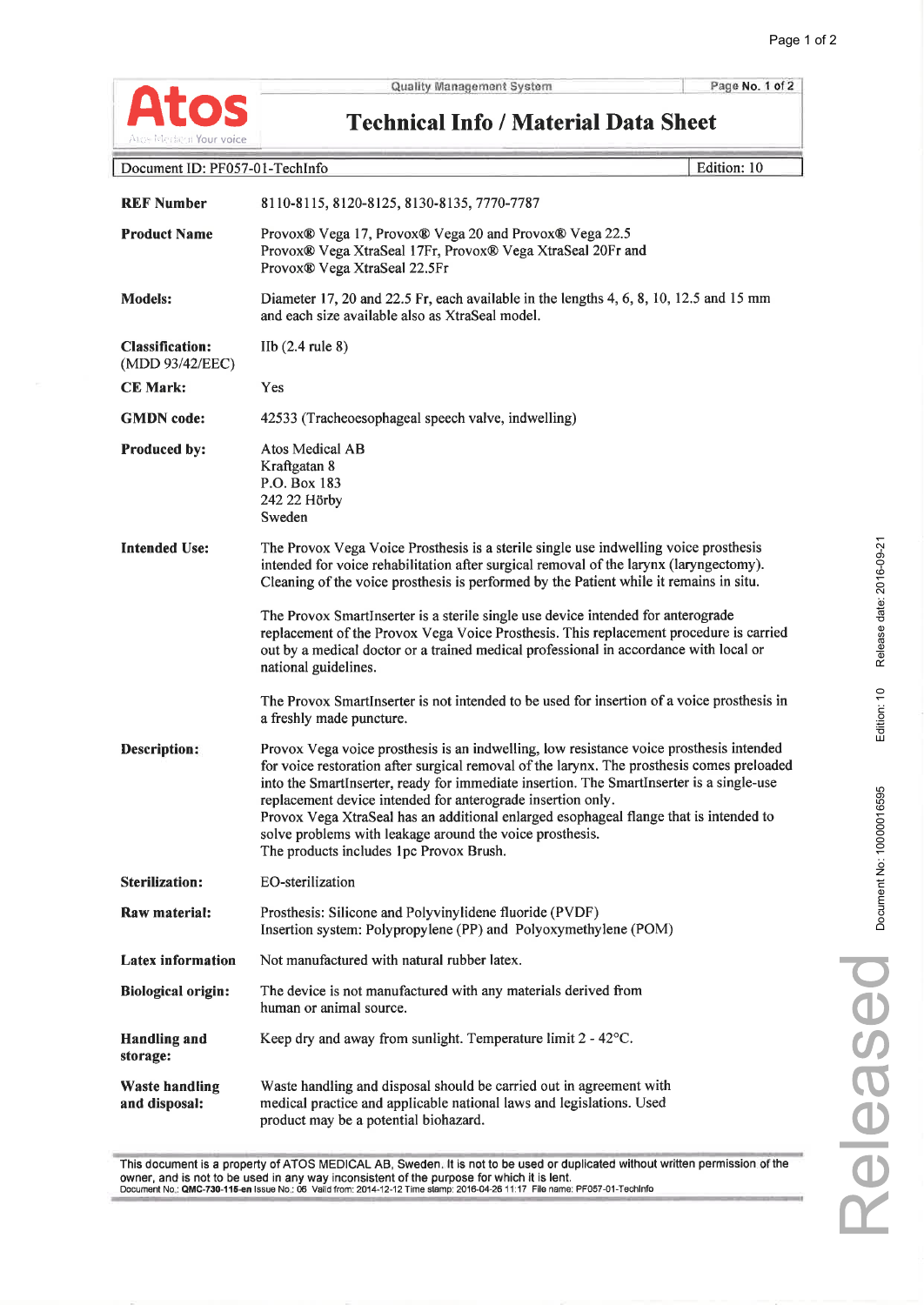

Page No. 2 of 2

## **Technical Info / Material Data Sheet**

| Hazardous<br>components: | None                                                                                                                                     |
|--------------------------|------------------------------------------------------------------------------------------------------------------------------------------|
| <b>Expiration date:</b>  | 5 years after manufacturing                                                                                                              |
| Packaging:               | The Provox Vega with SmartInserter is packed in a blister package<br>and with a Tweek (spun bounded polyethylene) top film. It is then r |

made of PETG film and with a Tyvek (spun-bounded polyethylene) top film. It is then packed in a cardboard box together with a non-sterile Provox Brush and instructions for use.

Reviewed<sub>by</sub> Vice President QA&RA

 $16 - 04 - 29$ 

Date

Approved by:  $\overline{\cdots}$  . . . . . . .

ice President Design & Development

 $2016 - 05 - 03$ Date

Release date: 2016-09-21

Edition: 10

Document No: 10000016595

This document is a property of ATOS MEDICAL AB, Sweden. It is not to be used or duplicated without written permission of the owner, and is not to be used in any way inconsistent of the purpose for which it is lent.<br>Documen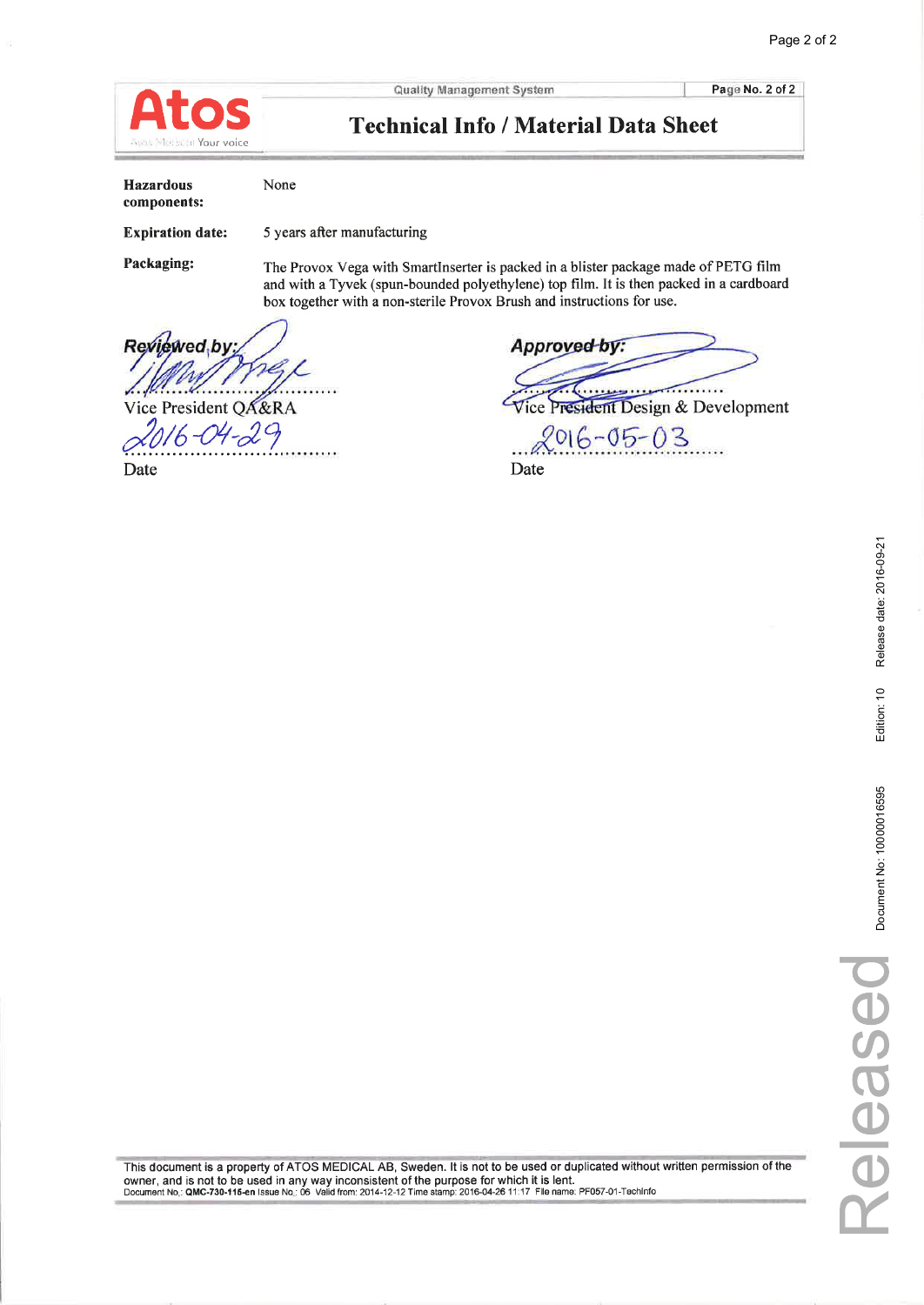

Page No. 1 of 2

| Atos Medical <b>Your voice</b>                | <b>Technical Info / Material Data Sheet</b>                                                                                                                                                                                                                                                                                                       |  |
|-----------------------------------------------|---------------------------------------------------------------------------------------------------------------------------------------------------------------------------------------------------------------------------------------------------------------------------------------------------------------------------------------------------|--|
| Document ID: PF002-01-TechInfo<br>Edition: 05 |                                                                                                                                                                                                                                                                                                                                                   |  |
| <b>REF Number</b>                             | 7216, 7217, 7218, 7219, 7221, 7224                                                                                                                                                                                                                                                                                                                |  |
| <b>Product Name</b>                           | Provox <sup>®</sup> 2 Voice Prosthesis                                                                                                                                                                                                                                                                                                            |  |
| <b>Models:</b>                                | 6 sizes; lengths 4.5 mm, 6 mm, 8 mm, 10 mm, 12.5 mm and 15 mm.                                                                                                                                                                                                                                                                                    |  |
| <b>Classification:</b><br>(MDD 93/42/EEC)     | $I_{1}$ (2.4 Rule 8)                                                                                                                                                                                                                                                                                                                              |  |
| <b>CE Mark:</b>                               | Yes                                                                                                                                                                                                                                                                                                                                               |  |
| <b>GMDN</b> code:                             | 42533 (Tracheoesophageal speech valve, indwelling)                                                                                                                                                                                                                                                                                                |  |
| <b>Produced by:</b>                           | Atos Medical AB<br>Kraftgatan 8<br>P.O. Box 183<br>242 22 Hörby<br>Sweden                                                                                                                                                                                                                                                                         |  |
| <b>Intended Use:</b>                          | The Provox 2 Voice Rehabilitation System is intended for use in surgical, prosthetic<br>voice restoration after total laryngectomy.<br>The prosthesis may be inserted by the physician at the time of the total laryngectomy<br>(primary puncture), or at a later date (secondary puncture), or may be used to replace the<br>present prosthesis. |  |
| <b>Description:</b>                           | The Provox 2 voice prosthesis is a hinged valve with two retention collars, made of<br>medical grade silicon rubber. A rigid blue ring sits inside the prothesis, adding stability<br>and providing an even sealing surface for the valve flap. The ring can also be seen in an<br>X-ray.                                                         |  |
| <b>Sterilization:</b>                         | <b>EO-sterilization</b>                                                                                                                                                                                                                                                                                                                           |  |
| Raw material:                                 | Prosthesis: Silicone and Polyvinylidene fluoride (PVDF)<br>Insertion system: Polypropylene (PP)                                                                                                                                                                                                                                                   |  |
| <b>Latex information</b>                      | Not manufactured with natural rubber latex.                                                                                                                                                                                                                                                                                                       |  |
| <b>Biological origin:</b>                     | The device is not manufactured with any materials derived from<br>human or animal source.                                                                                                                                                                                                                                                         |  |
| <b>Handling and</b><br>storage:               | Keep dry and away from sunlight. Temperature limit 2 - 42°C.                                                                                                                                                                                                                                                                                      |  |
| <b>Waste handling</b><br>and disposal:        | Waste handling and disposal should be carried out in agreement with<br>medical practice and applicable national laws and legislations. Used<br>product may be a potential biohazard.                                                                                                                                                              |  |
| <b>Hazardous</b><br>components:               | None                                                                                                                                                                                                                                                                                                                                              |  |
| <b>Expiration date:</b>                       | 5 years after manufacturing                                                                                                                                                                                                                                                                                                                       |  |

This document is a property of ATOS MEDICAL AB, Sweden. It is not to be used or duplicated without written permission of the owner, and is not to be used in any way inconsistent of the purpose for which it is lent.<br>Documen